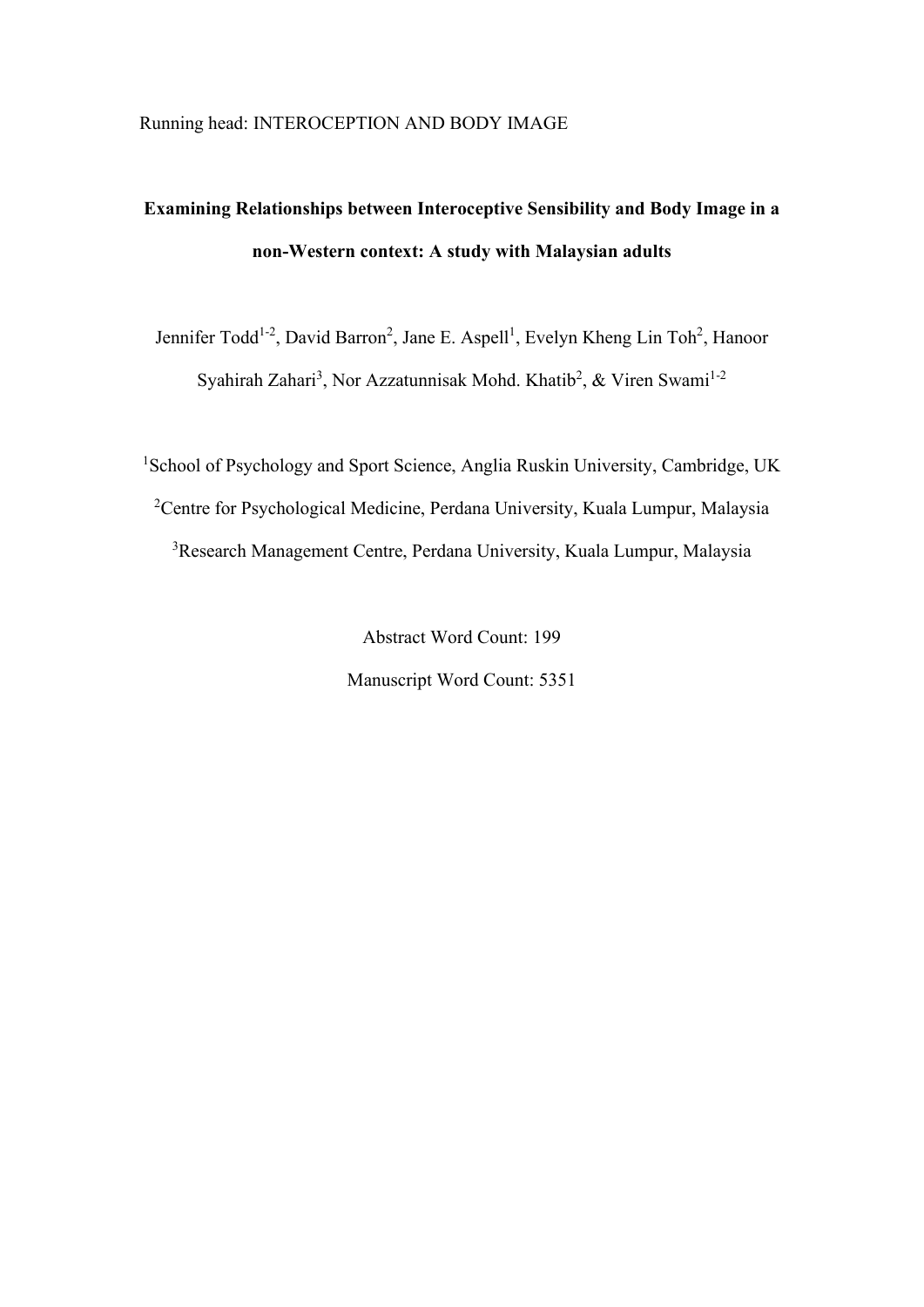#### **Abstract**

Previous research has indicated that there are significant associations between interoception and body image, with lower interoceptive sensibility (IS) associated with more negative body image and higher IS associated with more positive body image. However, it is unclear whether these relationships are replicable in populations outside of North America and Western Europe. To address this issue, we asked a sample of 815 Malaysian Malay adults to complete the Multidimensional assessment of Interoceptive Awareness, the Body Appreciation Scale-2, the Functionality Appreciation Scale, the Photographic Figure Rating Scale (women only), and the Drive for Muscularity Scale (men only), using online survey software. There were significant positive correlations between IS and the positive body image indices for both women and men, but the associations between IS and negative body image were generally below thresholds for statistical significance. After controlling for body mass index, age, and gender identity, we identified significant associations between IS and all five indices of body image. Overall, these findings demonstrate that relationships between IS and facets of positive and negative body image are present in a non-Western setting. Furthermore, the direction and strength of relationships identified in the present study were consistent with previous findings from Western samples.

**Keywords:** Interoception; Interoceptive Sensibility, Positive Body Image, Negative Body Image, Malaysia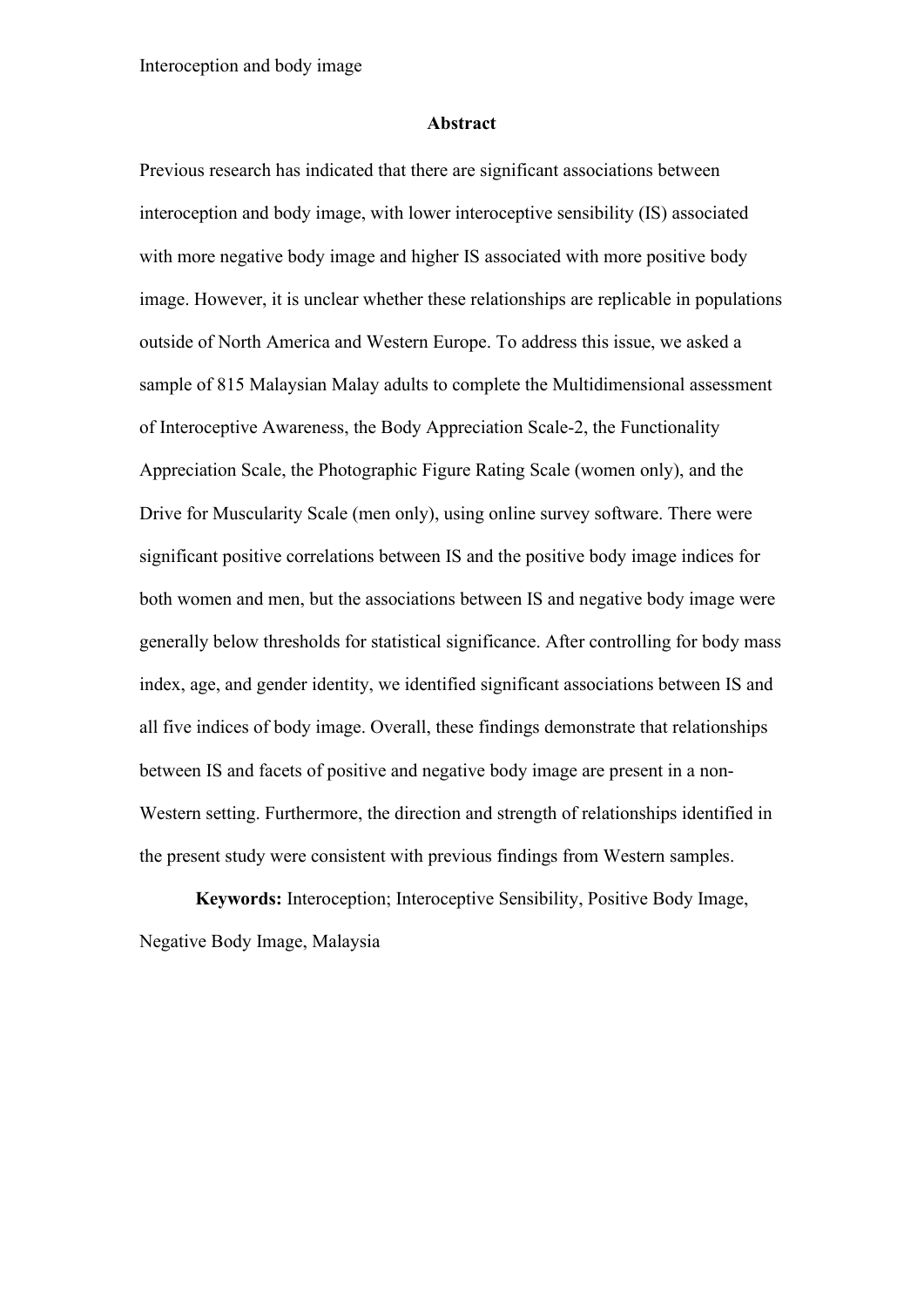Interoception and body image

#### **Impact Statement**

The present work examines whether the perception of internal bodily stimuli (*interoception*) is associated with body image in a sample of Malaysian Malay adults. The key novel finding is that associations between interoceptive sensibility and body image are present in a non-Western sample, suggesting that existing models can be generalised to populations that are more demographically diverse than the Western samples that have been considered previously. Specifically, we identify several significant associations between facets of interoception and positive body image, which could have important therapeutic applications. As such, the work falls within Sustainable Development Goal 3.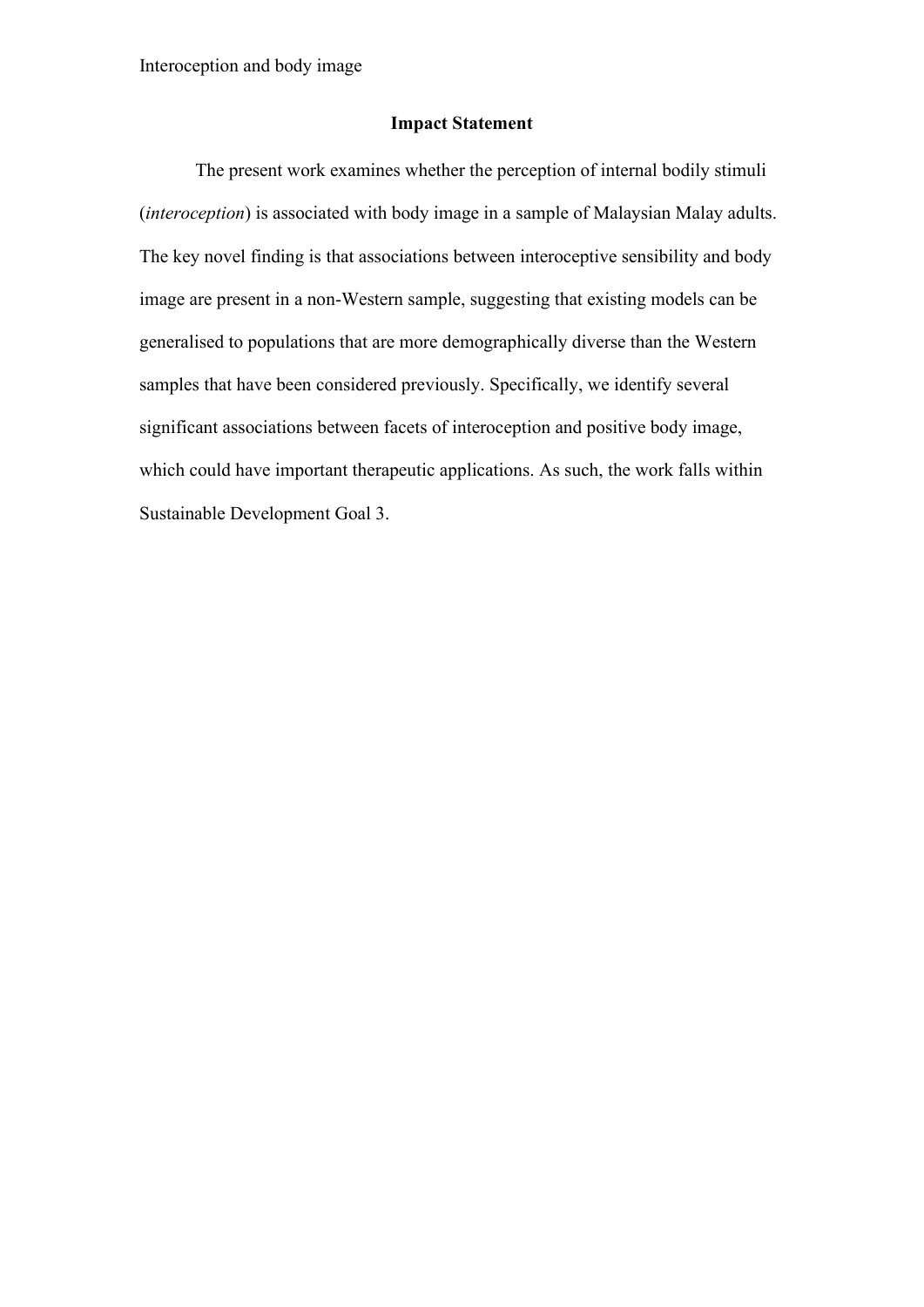#### **1. Introduction**

The term *interoception* refers to the processing of stimuli originating inside the body, such as feelings of hunger and heartbeats (Craig, 2003; Khalsa et al., 2018). Conversely, *body image* refers to external appearance-related perceptions, affects, and cognitions (Cash, 2004; Cash & Smolak, 2012). Both constructs are essential components of personal identity and contribute to the regulation of human behaviour (Cash, 2004; Craig, 2009; Damasio, 2010). However, interactions between the two constructs are complex because they are both multidimensional (Khalsa et al., 2018; Tylka, 2018), and because variables such as age, gender, and national and cultural context are known to interact with each construct independently (e.g., interoception: Chentsova-Dutton & Dzokoto, 2014; Freedman et al., 2020; Ma-Kellams, 2014; body image: Swami, 2015, 2018; Swami et al., 2010). To that end, the aim of the present study was to examine whether associations between interoception and body image that have been previously identified in Western samples can be replicated in a non-Western sample of Malaysian Malay adults.

In recent years, interoceptive processing has been parcellated into numerous components that span both conscious and unconscious levels of processing (Garfinkel et al., 2015; Khalsa et al., 2018). Of these components, the present work focuses on *interoceptive sensibility<sup>1</sup>* (IS), which primarily refers to the self-reported salience of interoceptive stimuli (for discussions of interoceptive nomenclature, see Khalsa et al., 2018; Mehling, 2016). IS itself may be considered a broader construct: Mehling (2016) has proposed that it also encompasses cognitive and behavioural aspects, such as appraisals and beliefs surrounding interoceptive stimuli. The components of IS as outlined by Mehling can be measured using the Multidimensional Assessment of Interoceptive Awareness (MAIA; Mehling et al., 2012), which comprises eight subscales in its English format *(i.e., noticing, attention regulation, not*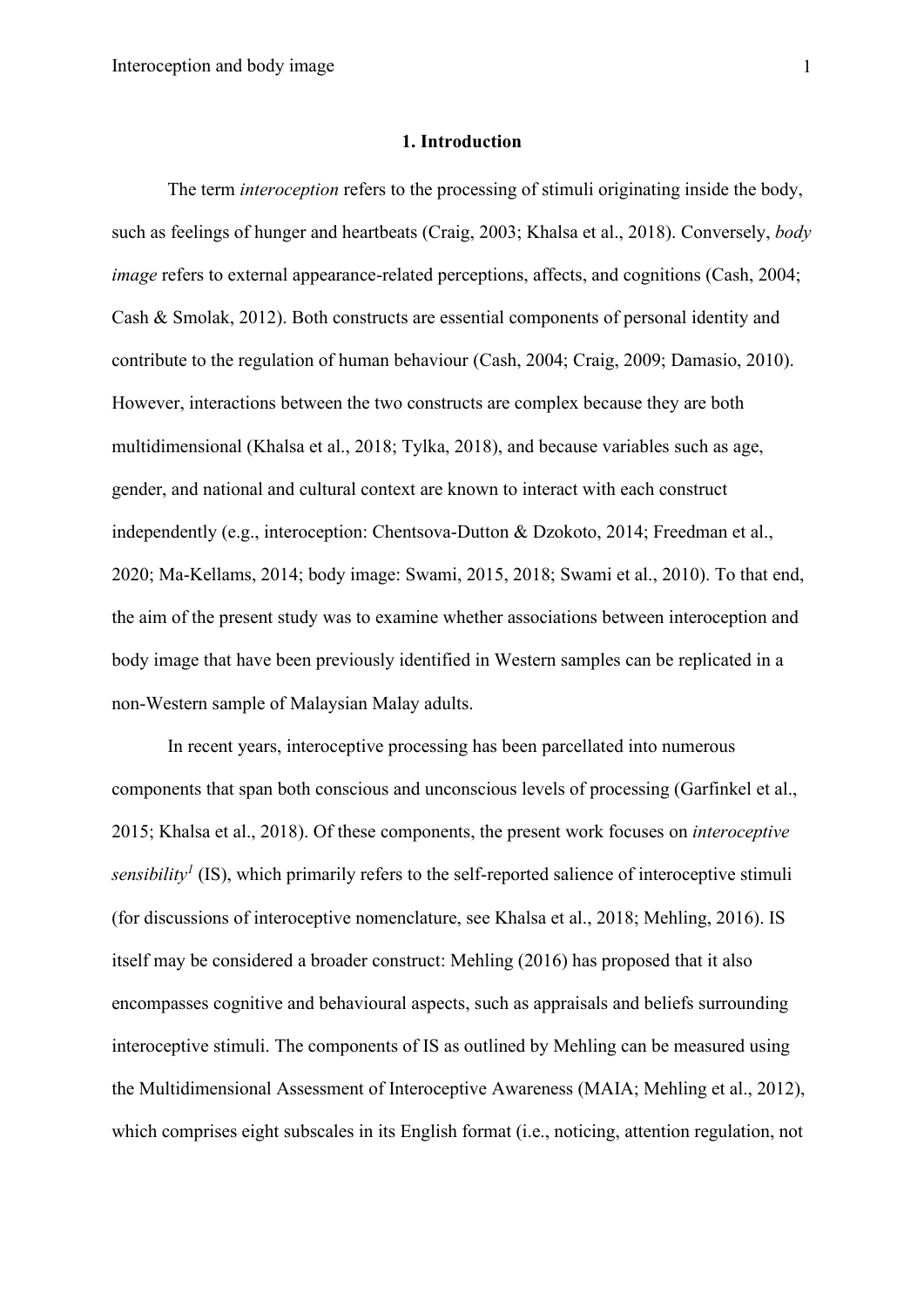worrying, not distracting, emotional awareness, self-regulation, body listening, and body trust; for a review of MAIA translations, see Todd, Barron et al., 2020).

Like interception, body image can be divided into different facets. In particular, the dimensions of negative and positive body image are conceptualised as independent and distinct constructs, rather than opposite ends of the same spectrum (Tylka, 2018; Tylka & Piran, 2019; Tylka & Wood-Barcalow, 2015a). Accordingly, while measures of negative and positive body image are often significantly and negatively correlated, there are also unique relationships between negative and positive body image, respectively, and other outcome variables (Tylka & Wood-Barcalow, 2015a).

#### **1.1. The relationships between IS and body image**

Previous research indicates that there are associations between interoception and body image (for a review, see Badoud & Tsakiris, 2017). Overall, the current body of literature suggests that lower IS is associated with body image dissatisfaction (Badoud & Tsakiris, 2017) and body image disturbances (for a review, see Jenkinson et al., 2018). Conversely, greater IS has been associated with more positive body image (e.g., Daubenmier, 2005; Oswald et al., 2017; Todd et al., 2019a, 2019b). Consistent with the multidimensional conceptualisation of body image, the magnitude of the relationships between IS and body image has been found to vary across indices of positive and negative body image. For example, in UK adults and adolescents, associations between IS and positive body image are of greater magnitude than associations between IS and negative body image (Todd et al., 2019a, 2019b). These findings may reflect differences in the focus of attention across the constructs of positive and negative body image: on the one hand, negative body image measures tend to assess negative attention toward aspects of external appearance, while positive body image measures typically examine a more mindful focus upon physiological characteristics of the body, such as body functionality, strengths, and health (Tylka, 2018).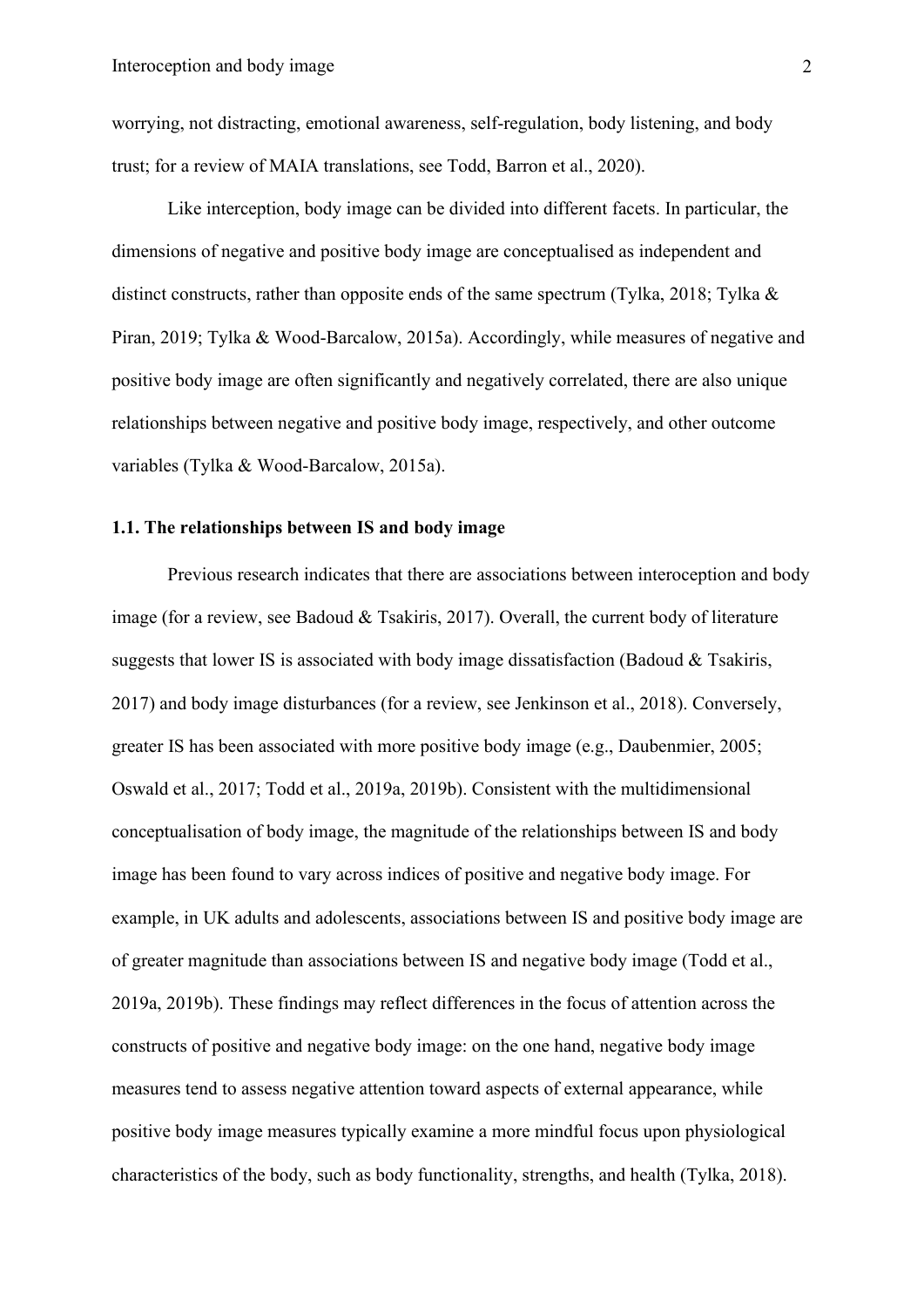In brief, the relationships between IS and body image vary as a function of the component of body image that is being measured.

Equally, research suggests that there may be differential relationships between body image and lower-order aspects of IS: the trusting, attention regulation, and self-regulation subscales of the MAIA appear to be more closely associated with body image than the noticing subscale (Todd et al., 2019a, 2019b; see also Oswald et al., 2017, who observed a similar pattern of findings with different IS measures). Most notably, the MAIA trusting subscale (which captures the extent to which bodily stimuli are regarded as 'safe' and 'trustworthy' information sources; Mehling et al., 2012) has been consistently associated with indices of positive and negative body image (Brown et al., 2017; Todd et al., 2019a, 2019b). These results suggest that body trust could be a particularly important variable to consider when developing new therapies aimed at the promotion of positive body image. However, an important limitation remains: to our knowledge, the relationships between IS and body image have not been fully examined outside of North American and Western European populations. Therefore, it is unclear whether extant findings will generalise to non-Western contexts.

#### **1.2. The Malaysian context**

Malaysia is an interesting cultural context to examine associations between IS and body image for several reasons. First, the conceptualisation of multidimensional IS in Malaysia appears to be unique (i.e., MAIA scores reduce to only three subscales in Malaysian adults, compared to eight subscales in samples from the United States and Western Europe; for an overview see Todd, Barron et al., 2020). This finding suggests that IS may depend upon local contextual factors in Malaysia. For example, there are cultural values specific to Malaysian Malays, such as *maruah* – which refers to a sense of dignity or pride regarding both self-perceptions and what others think about the individual (Goddard, 1997) – and *senang hati*, which refers to an untroubled, relaxed state of mind (Goddard, 1997). It is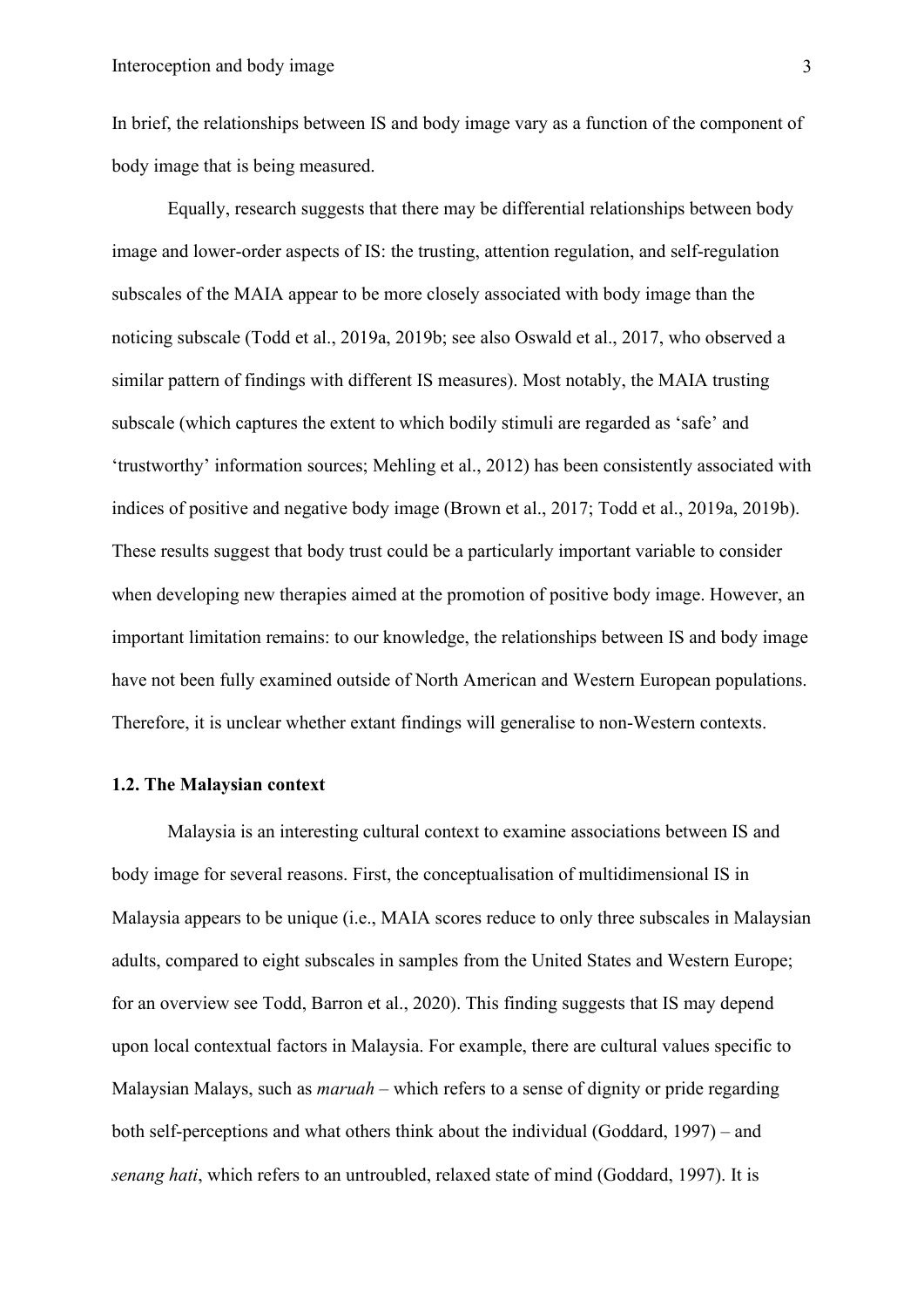possible that the concept of *senang hati* has a localised impact on the extent to which Malaysians pay attention to sensations of physical discomfort. Indeed, the tendency to distract attention from sensations of discomfort appears to be regarded as a positive attribute in Malaysian adults, which contrasts with the negative loading observed in Western samples (for a review, see Todd, Barron et al., 2020).

Malaysia is also a rapidly developing nation, with major socioeconomic development, industrialisation, and urbanisation occurring over the last few decades. These developments have had several important social implications that are relevant to bodily perceptions (for overviews, see Swami, 2006; Swami et al., 2013). Swami (2006) has discussed how rapid economic advances led to the deregulation of mass media, which, in turn, triggered an increase in the prevalence of Westernised body ideals, and greater assimilation of Western cultural values. Alongside these developments, there have been changes to gendered relations, with women experiencing greater employment opportunities, health control, and legal rights. Altogether, these societal changes have resulted in the adoption of the Western thin ideal, which has been conflated with femininity, success, and happiness in urban Malaysian contexts (Swami, 2006, 2015). Similarly, male muscularity is idealised to a similar extent in urban Malaysia as it is in the UK (Swami & Tovée, 2005).

Finally, Malaysia is undergoing a national nutritional and lifestyle transition (e.g., Fournier et al., 2015; Shamsul, 2012), with increasing prevalence of overweight and obesity alongside micronutrient deficiencies (Institute of Public Health, 2015; World Health Organisation, 2018). Swami (2006) has suggested that the increasing rates of overweight and obesity may have further justified the fear of overweight and the glorification of the thin ideal, which, in turn, promotes greater body dissatisfaction. Indeed, several studies have reported that large proportions of the Malaysian population experience body dissatisfaction across childhood, adolescence, and adulthood (for an overview, see Swami et al., 2013).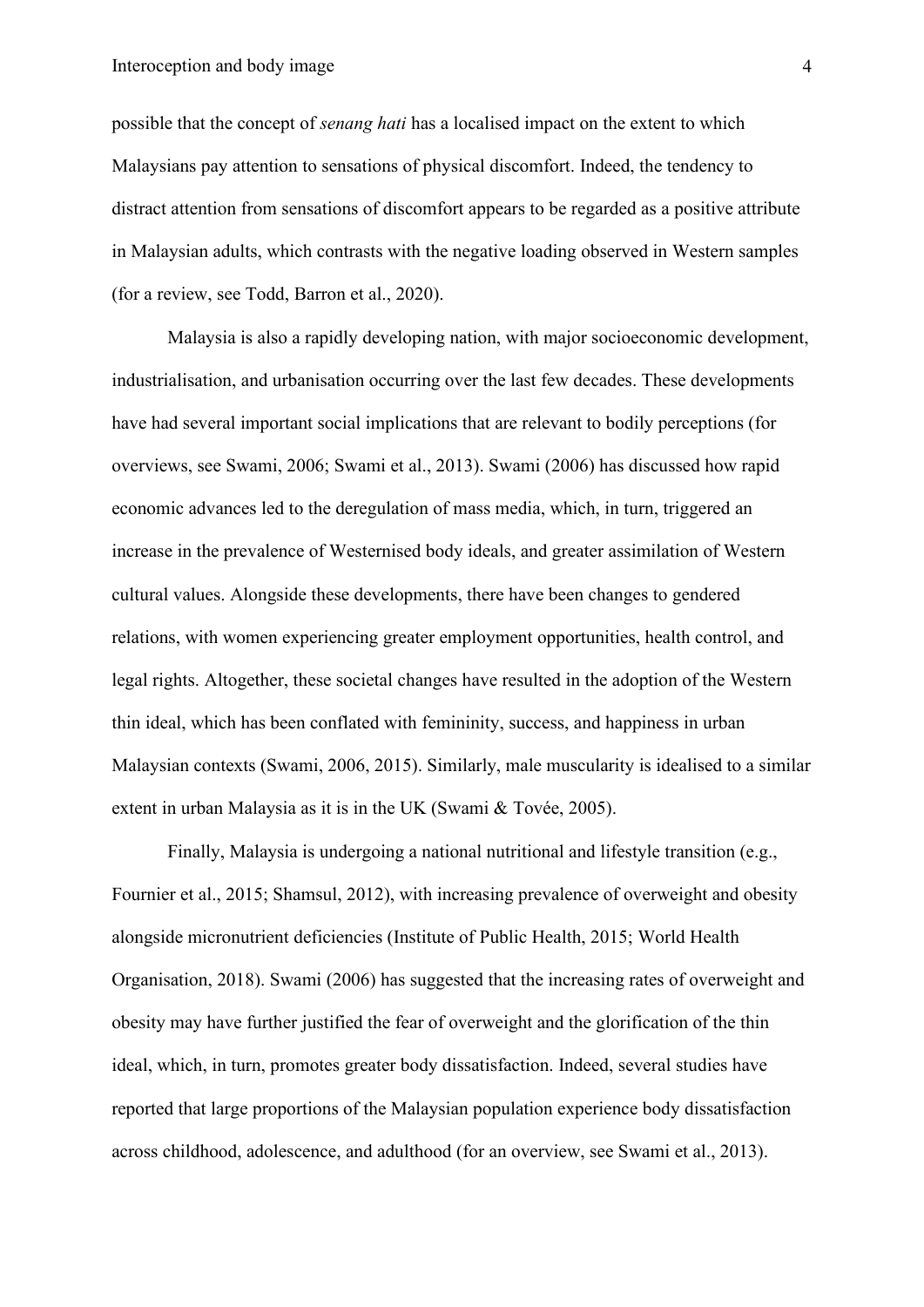To our knowledge, only one other study has considered associations between interoception and body image in a non-Western context. Todd, Aspell and colleagues (2020) explored associations between gastric interoception (i.e., the processing of sensory stimuli originating in the gut) and body image across samples of UK and Malaysian Malay adults using a behavioural measure (the 2-stage water load task). In this study, greater levels of gastric interoception were generally associated with more positive body image in both national samples. However, there were subtle differences between the two groups regarding specific components of interoception, with a behavioural index from the water load task significantly associated with facets of positive body image for the Malaysian sample, but not the UK sample, after accounting for gender identity and body mass index.

### **1.3. The present study**

In the present study, we sought to examine previously unexplored relationships between multiple facets of IS and body image in Malaysian adults. In terms of hypotheses, previous research findings from North American and Western European samples have indicated three trends (e.g., Daubenmier, 2005; Oswald et al., 2017; Todd et al., 2019a, 2019b): (1) there tend to be positive associations between facets of IS and positive body image; (2) correlations between IS and positive body image tend to be greater in magnitude than correlations between facets of IS and negative body image; and, (3) the IS facets of body trust and attention regulation tend to be more closely associated with body image than the extent to which interoceptive stimuli are noticed. To test these hypotheses, the present study examined associations between multidimensional IS and indices of positive body image (i.e., body appreciation and functionality appreciation) and negative body image (i.e., weight discrepancy in women and drive for muscularity in men), in Malaysian Malay adults. These constructs were selected based on significant associations in previous research (e.g., Todd et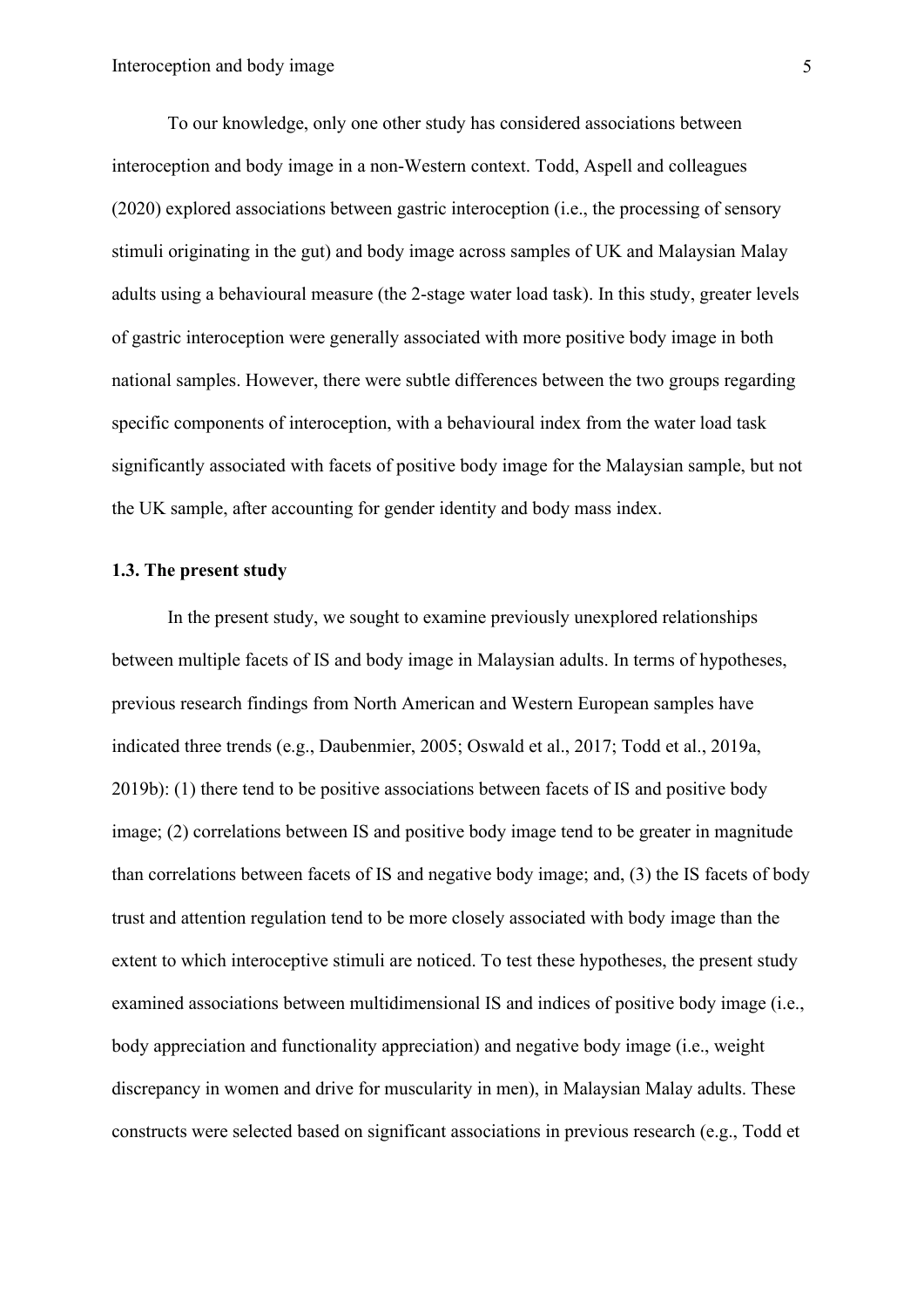al., 2019a, 2019b), as well as the availability of validated measures for use with Malayspeaking populations.

We expected that body mass index (BMI), gender (for the positive body image variables) and age would account for some of the variance in the relationships between IS and body image (e.g., Grabauskaitė et al., 2017; Murphy et al*.*, 2018; Ricciardelli et al., 2018; Tiggemann, 2015), because they have been previously associated with facets of interoception and body image, respectively. Accordingly, we planned to use hierarchical regressions to examine whether the MAIA variables significantly explained unique variance in the body image facets once these demographic variables had been taken into consideration.

#### **2. Method**

#### **2.1. Participants**

A total of 815 adults (403 women, and 412 men) who self-reported as being of Malay ancestry participated in the study. Malays represent the majority ethnic group in Malaysia (Department of Statistics Malaysia, 2017) and must be Muslim, as defined by Article 160 of the Constitution of Malaysia. The participants were aged between 18 and 69 years ( $M =$ 33.89,  $SD = 8.80$ , and ranged in self-reported body mass index (BMI) from 13.26 to 49.86  $kg/m^2$  ( $M = 24.82$ ,  $SD = 5.48$ ). For men, mean BMI was 25.13, which is comparable to the most recent national estimated mean for men in Malaysia (*M* = 25.3; World Health Organisation, 2018). For women, mean BMI was 24.45, which is slightly lower than the national estimated mean for women (*M* = 26.1; World Health Organisation, 2018). In Malaysia, the expected number of years schooling is 13.5 years, and mean years of schooling was recently estimated to be 10.2 years (Conceição, 2019). Of the present sample, 32.1% had completed secondary schooling, 39.4% had an undergraduate degree, 18.7% had a postgraduate degree, and the remainder had some other qualification. Of the total sample,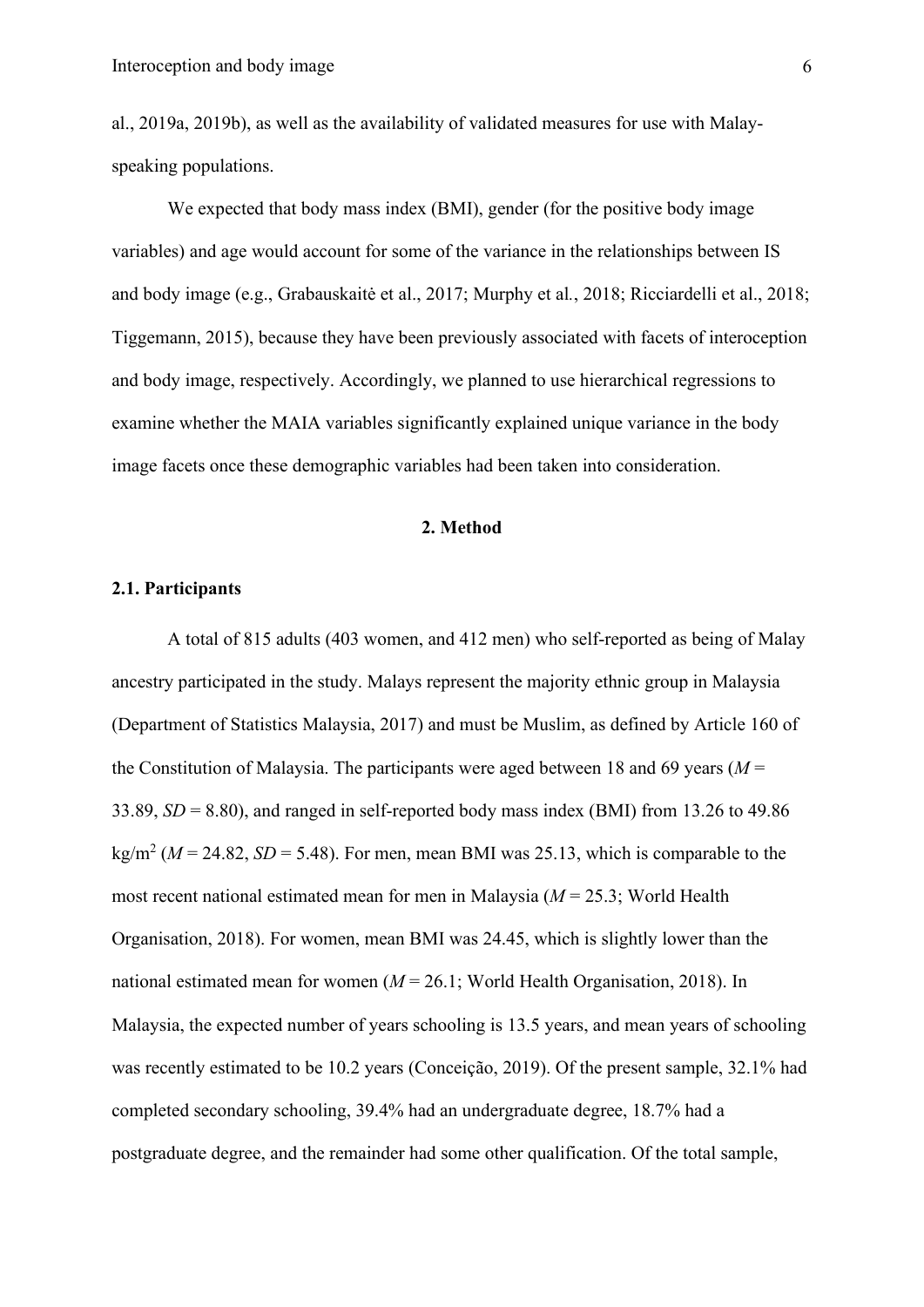34.6% were single, 62.7% were married, 2.3% were divorced, and 0.4% had some other marital status.

#### **2.2. Measures**

**2.2.1. Interoception.** The Multidimensional Assessment of Interoceptive Awareness (MAIA; Malay translation: Todd et al., 2020) is a 32-item measure that assesses eight facets of IS. Although scores on the English version of the scale reduce to eight factors (Mehling et al., 2012), Todd and colleagues (2020) found that found that scores on the Malay version reduced to three dimensions, tapping: the ability to sustain and control attention to bodily sensations (Attention Regulation; 9 items), the tendency to notice bodily sensations and how they connect to emotional states (Bodily and Emotional Awareness; 8 items), and the extent to which bodily sensations are regarded as 'safe' and trustworthy (Trusting; 3 items). All items were scored on a 6-point scale, ranging from *never* (0) to *always* (5). Scores for each subscale were computed as the mean of all associated items, and higher scores reflect greater IS. Scores on the Malay version of the MAIA have been shown to have adequate internal consistency (Todd et al., 2020). In the present study, internal consistency coefficients were estimated using McDonald's omega (ω) and associated 95% confidence intervals. ω was used to estimate internal consistency because it is likely to produce a more reliable estimate in comparison to the more commonly employed Cronbach  $\alpha$  statistic (for an overview, see Dunn et al., 2014). ω coefficients for scores on each subscale were as follows: Attention Regulation = .89 (95% CI = .86, .91), Bodily and Emotional Awareness = .88 (95% CI = .85, .91), Trusting = .89 (95% CI = .83, .91).

**2.2.2. Functionality appreciation**. To measure a facet of positive body image, participants were asked to complete the Functionality Appreciation Scale (FAS; Malay translation: Swami, Todd et al., 2019). The FAS is a 7-item scale that assesses the extent to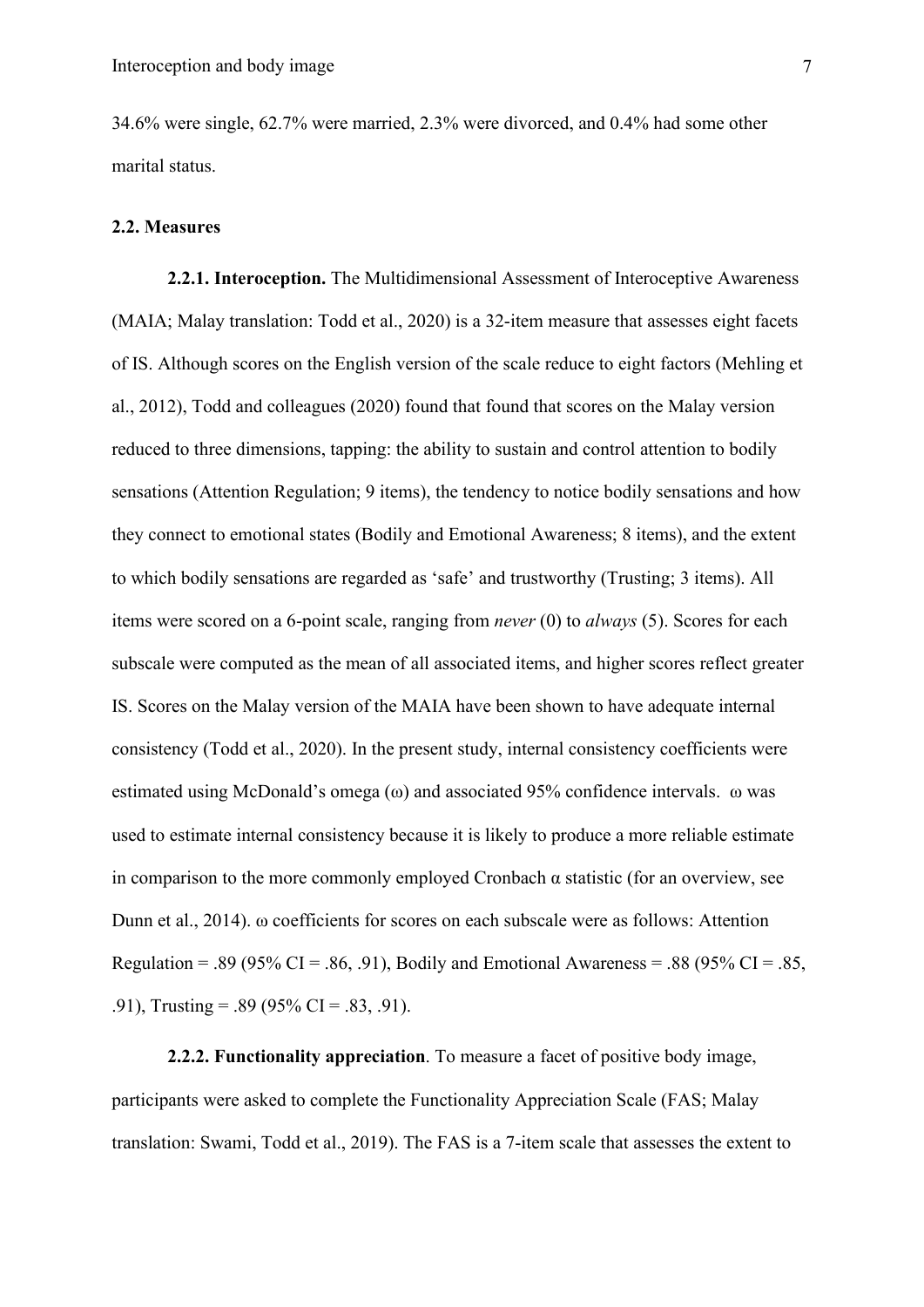which individuals respect and appreciate their bodies for the functions they are capable of performing. Items were rated on a 5-point scale (1 = *strongly disagree*, 5 = *strongly agree*). An overall score was computed as the mean of all items, with higher scores reflecting greater functionality appreciation. Scores on the Malay version of the FAS have been shown to have a unidimensional factor structure and adequate construct and incremental validity (Swami, Todd et al., 2019). In the present study,  $\omega$  for FAS scores was .91 (95% CI = .89, .93).

**2.2.3. Body appreciation.** To measure a second facet of positive body image, participants were asked to complete the Body Appreciation Scale-2 (BAS-2; Malay translation: Swami, Mohd. Khatib et al., 2019). The BAS-2 was designed to examine the extent to which an individual accepts their body, respects and cares for their body, and protects themselves from unrealistic societal beauty standards. The scale is comprised of ten items, which are rated on a 5-point scale ranging from 1 (*never*) to 5 (*always*). BAS-2 scores were calculated as the mean of all responses, and higher scores indicate greater body appreciation. In previous research the Malay BAS-2 was found to have a unidimensional factor structure, and BAS-2 scores evidenced adequate internal consistency, and good construct and incremental validity (Swami, Mohd. Khatib et al., 2019). In the present study, ω for BAS-2 scores was .92 (95% CI = .91, .93).

**2.2.4. Weight discrepancy.** To measure a facet of negative body image, women were asked to complete the Photographic Figure Rating Scale (PFRS; Swami et al., 2008; Malay translation: Swami et al., 2013). The PFRS is comprised of 10 photographic images of women with their faces obscured. The images are standardised so that they represent established BMI categories (i.e., emaciated:  $\leq 15 \text{ kg/m}^2$ , underweight: 15–18.5 kg/m<sup>2</sup>, healthy range: 18.5–24.9 kg/m<sup>2</sup>, overweight: 25.0–29.9 kg/m<sup>2</sup>, and obese: >30 kg/m<sup>2</sup>; Tovée et al., 1999; see also Bray, 1978). The figures are positioned on a 10-point scale, with 1 representing the image with the lowest BMI, and 10 representing the figure with the highest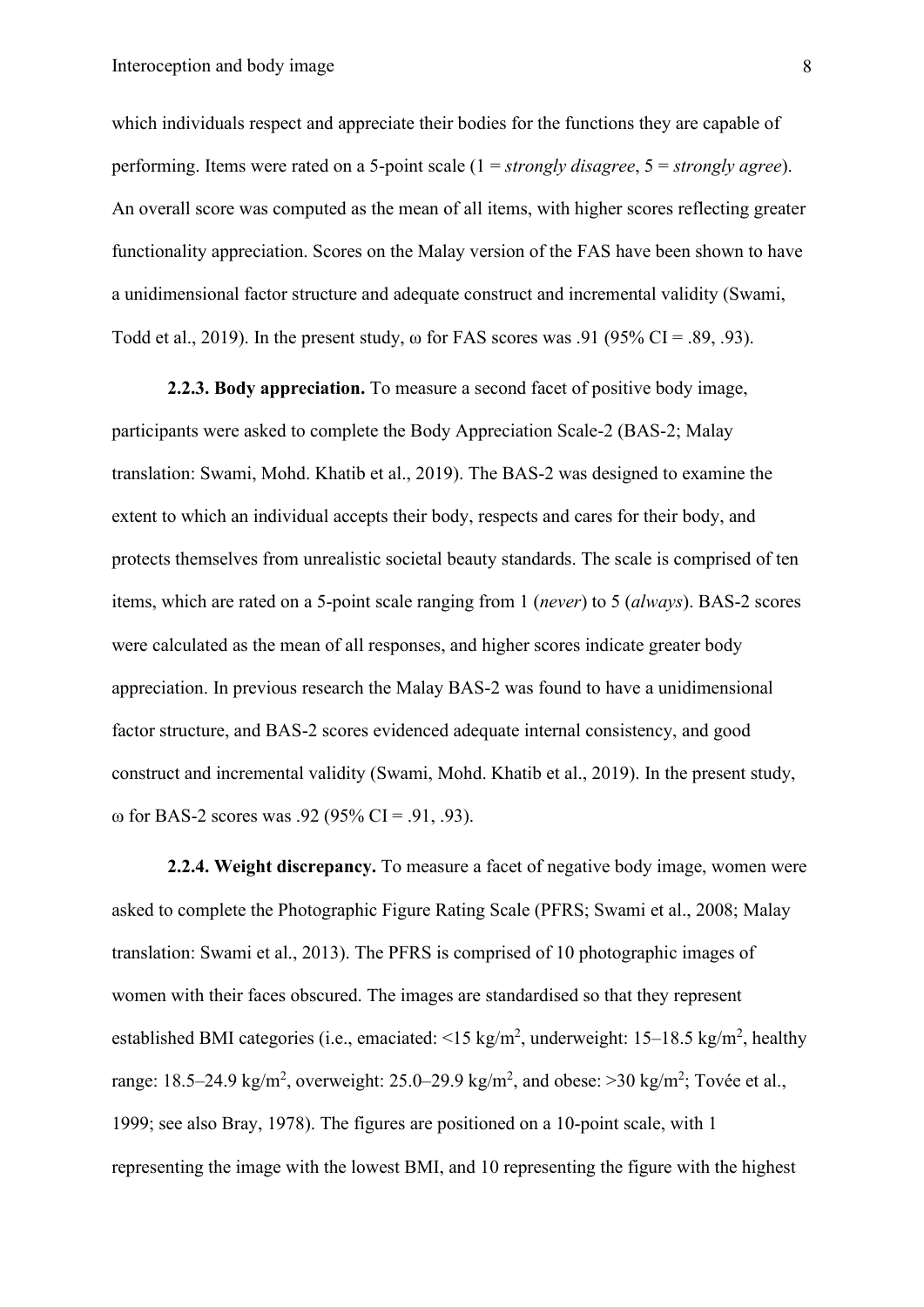BMI. Participants are asked to indicate the numbers that represent the figure that they believe is most closely matched to their own body, and the figure that that they would most like to possess. Scores for actual-ideal weight discrepancy were calculated as the absolute difference between the ratings for current and ideal figures, with higher scores reflecting greater weight discrepancy. In previous research, the PFRS has demonstrated adequate construct validity and test-retest reliability (Swami et al., 2012, 2013). Men did not complete the PFRS because no male version of the PFRS is available.

**2.2.5. Drive for muscularity.** To measure a facet of negative body image, men were asked to complete the Drive for Muscularity Scale (DMS; Malay translation: Swami et al., 2016). The DMS assesses muscularity-orientated attitudes and behaviours, including the desire to have a more muscular body. The DMS is comprised of 15 items, which are rated on a Likert-scale ranging from 1 (*always*) to 6 (*never*). Overall scores were computed as the mean of all items, and items were reverse-scored so that higher overall scores indicate greater drive for muscularity. In Malaysian men, DMS scores were found to have adequate internal consistency, ad good convergent validity (Swami et al., 2016). In the present study, ω for the overall DMS scores in men was .94 (95%  $CI = .93, .95$ ). Women did not complete the DMS because its psychometric properties have not yet been examined in Malaysian women.

**2.2.6. Demographics.** Participants were also asked to report their gender identity, age, height, and weight. These demographic details were used for descriptive purposes only. We computed self-reported BMI ( $\text{kg/m}^2$ ) using the height and weight data.

#### **2.3. Procedures**

Ethics approval for the study was obtain from the Anglia Ruskin departmental research ethics committee prior to data collection. The data were collected between March and April (2019) using a Qualtrics research panel. The research survey was advertised as a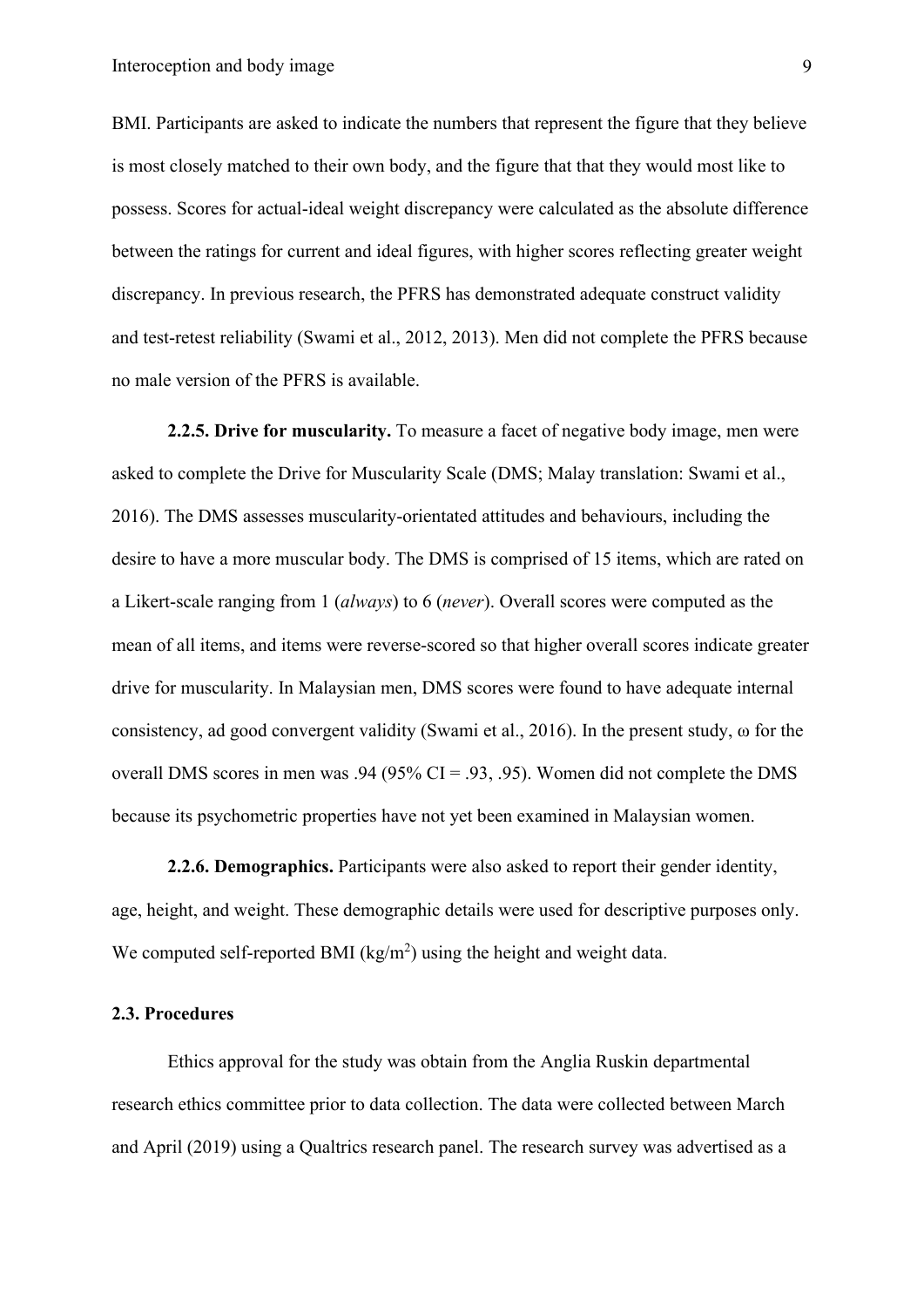study on "attitudes toward the body", and the advertisement included a brief summary of the subject theme, an estimated duration (15 minutes), and details of remuneration (participants were offered Qualtrics points, which can be exchanged for cash, gift cards, or donations to charity). Our intention was to recruit a homogeneous sample in terms of cultural and national identity, so eligibility was limited to adults  $(≥ 18 \text{ years})$  with Malaysian citizenship, who were of Malay ancestry and fluent in Malay. In addition, participation was limited to those who had good approval ratings from previous studies. IP addresses were examined to ensure that participants did not complete the survey more than once. All participants were required to provide digital informed consent. Following this, participants were asked to complete the measures described above, presented in a counterbalanced order. Written debriefing information was presented at the end of the survey.

#### **3. Results**

#### **3.1. Preliminary Analyses**

IP addresses were examined to ensure that participants did not completed the survey more than once. We removed improbable BMI values ( $\leq 12$  or  $> 50$  kg/m<sup>2</sup>) and treated these as missing data. Altogether, missing data accounted for 0.29% of the main data set, but were not missing completely at random (MCAR), as determined by Little's MCAR analyses,  $\chi^2$ (5159) = 7888.36, *p* < .001. Given the minimal amount of missing data, missing values were imputed using the multiple imputation technique. Further data screening did not reveal any influential outliers. Means and standard deviations for all variables are reported in Table 1. We controlled for false discovery rate (FDR) using the Benjamini and Hochberg (1995) procedure. As reported in Table 1, we observed gender differences for bodily and emotional awareness with women reporting higher scores. However, these differences were not statistically significant after the FDR correction was applied.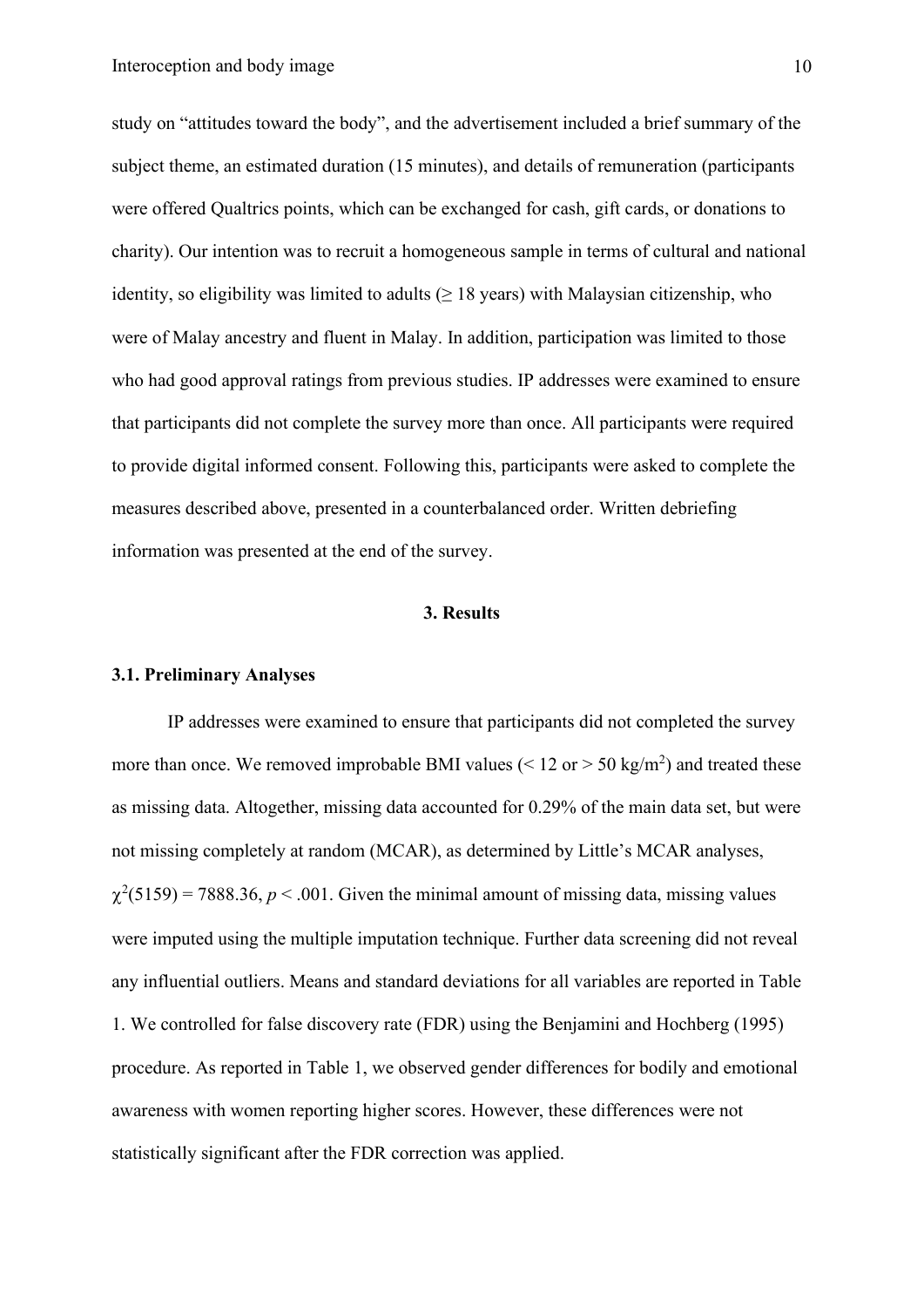#### **3.2. Bivariate Correlations**

Bivariate correlations between all variables were conducted separately for women and men. FDR corrections were also computed separately. As can be seen from Table 1, all the MAIA variables were significantly and positively correlated with the positive body image variables (i.e., body appreciation and functionality appreciation), for both women and men. Correlations between the MAIA variables and the negative body image variables (i.e., weight discrepancy and drive for muscularity) tended to be weaker and generally below the threshold for statistical significance. Fischer's *r-*to-*z* transformation was computed to examine differences in the pattern of the correlation coefficients across gender (see Supplementary Materials). Of note, there was a statistically significant difference in the association between attention regulation and body appreciation, with the correlation being of greater magnitude for men.

#### **3.3. Hierarchical Multiple Regression Analyses**

A series of five multiple regression analyses were conducted with the MAIA variables entered simultaneously as the predictor variables and the body image variables entered as the criterion variables. The effects of gender, BMI, and age were controlled for in the first step, to examine whether IS accounts for a significant proportion of the variance in the body image scores, over-and-above the variance associated with gender, BMI, and age. For the two sexspecific body image variables (weight discrepancy and drive for muscularity), only BMI and age were included in the first step. Variance inflation factors were  $\leq$  1.98, indicating that multicollinearity was not a limiting issue (Hair, Anderson, Tatham, & Black, 1995). Results for body appreciation and functionality appreciation are reported in Table 2, and results for weight discrepancy and drive for muscularity are reported in Table 3.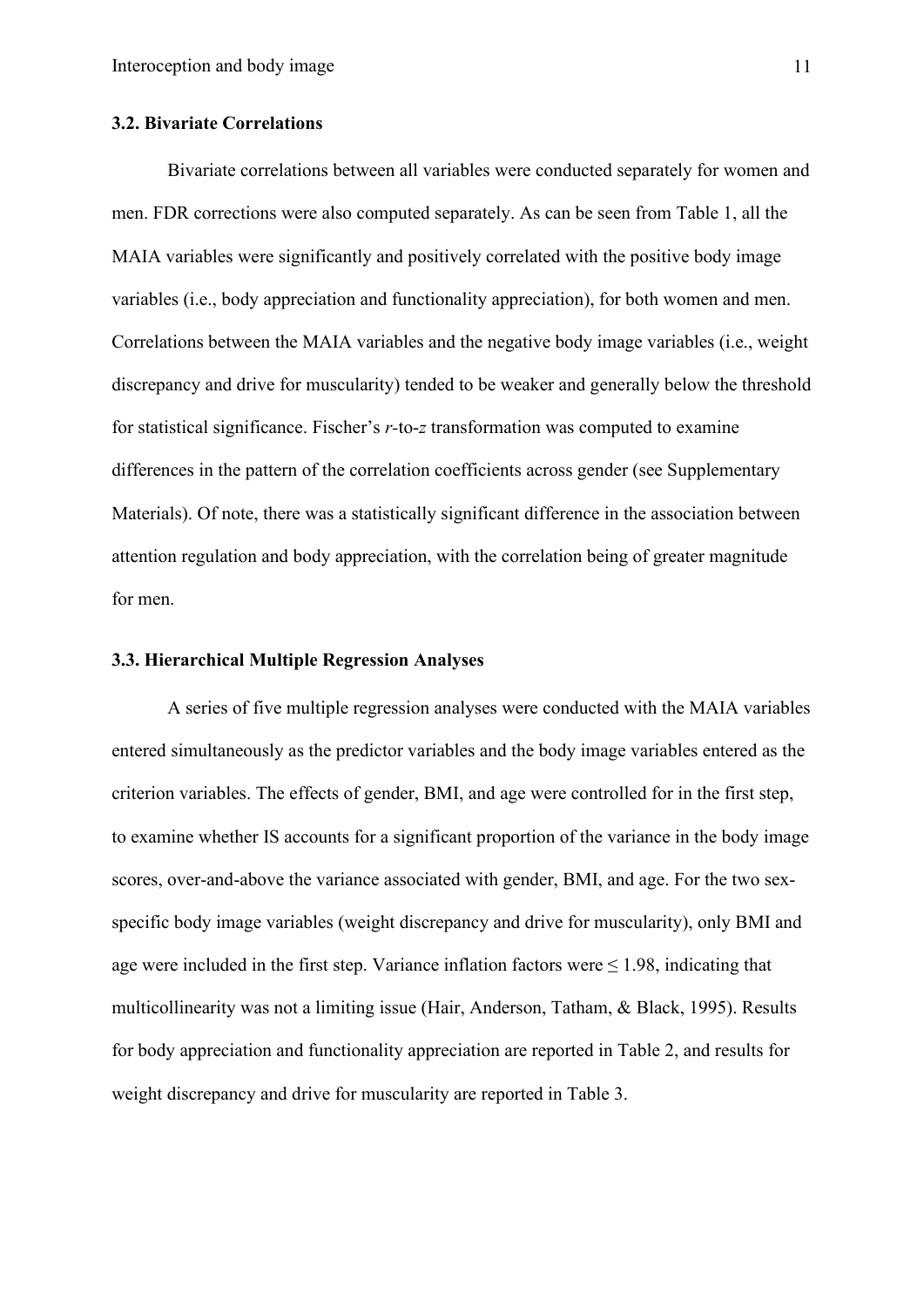#### **4. Discussion**

In this study, we sought to examine associations between facets of IS and body image in a sample of Malaysian Malay adults. Overall, we identified significant relationships between IS and facets of positive body image (body appreciation, and functionality appreciation) for both women and men. We also identified significant associations between IS and facets of negative body image (actual-ideal weight discrepancy for women, and drive for muscularity for men). In the final models, all three of the MAIA subscales emerged as significant predictors for at least one of the body image facets. These findings represent the first evidence of associations between multiple facets of IS and facets of positive and negative body image in a non-Western cultural context, and build upon existing evidence that the associations between components of interoception and body image may be a transnational phenomenon (Todd, Aspell et al., 2020).

Consistent with our first hypothesis, we observed positive associations between facets of IS and both body appreciation and functionality appreciation, respectively, for both women and men. These findings replicate previous research using Western samples (Daubenmier, 2005; Oswald et al., 2017, Todd et al., 2019a). In terms of theoretical mechanisms, it is possible that people who are more able to regulate attention toward their internal bodily signals are better able to appreciate the positive functions that their bodies perform, which, in turn, might promote a more generalised appreciation of the body (e.g., Alleva et al., 2015; Alleva et al., 2018a, 2018b). In addition, it is also plausible that people who are more able to regulate attention toward interoceptive signals might be more able to attend to the body's needs, which could also promote positive body image (Andrew et al., 2016; Cook-Cottone, 2018; Wood-Barcalow et al., 2010). However, it is important to note that due to the design of the present research, a causal relationship between IS and positive body image can only be inferred hypothetically at present.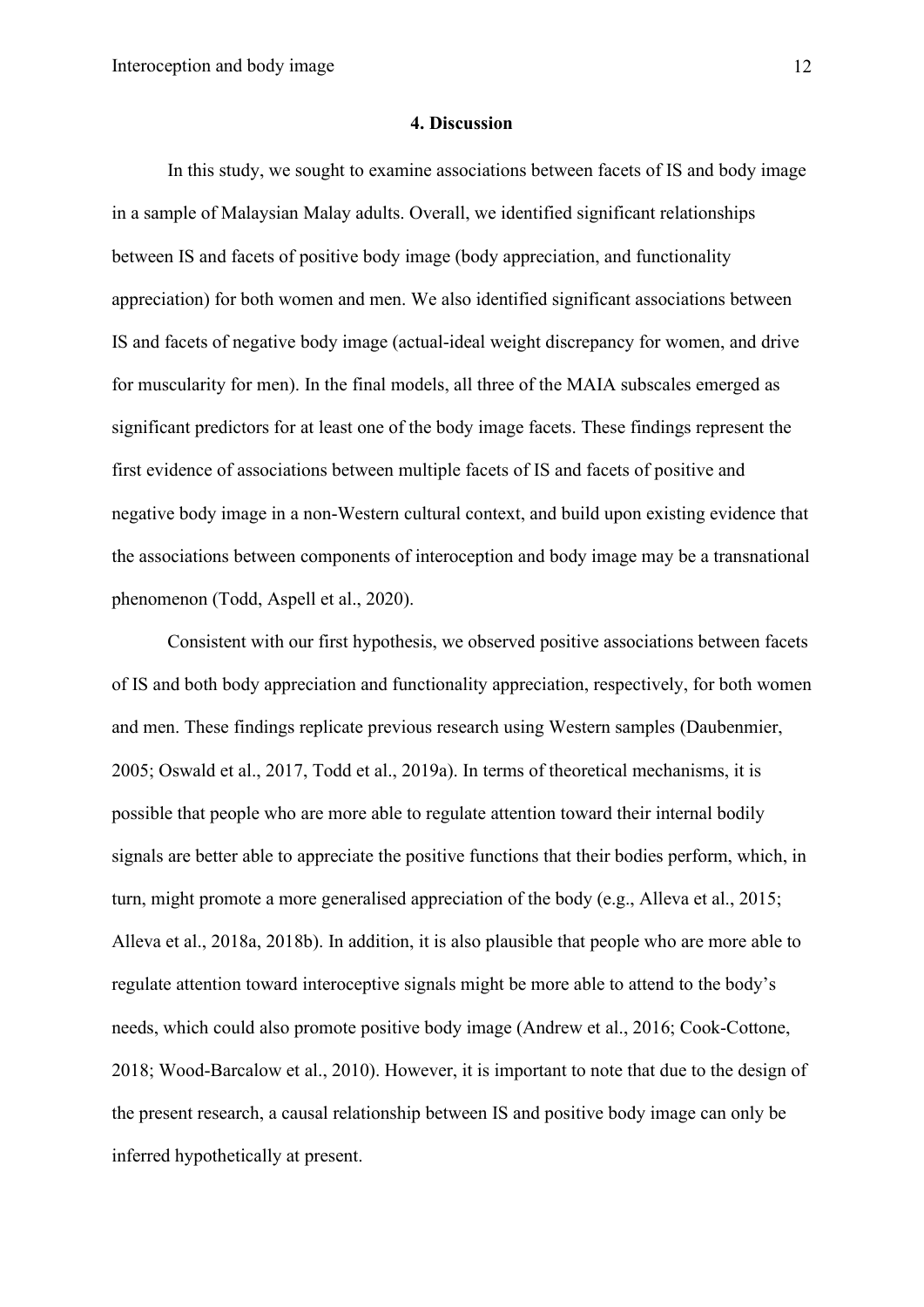We also identified weak, largely negative associations between the MAIA variables and both of the negative body image variables, and these associations were consistent after controlling for the effects of BMI and age in the regression analyses. These findings align with our second hypothesis and extend previous research, which has identified inverse associations between IS and overweight preoccupation (e.g., Brown et al., 2017, Todd et al., 2019a) and muscle dysmorphia (e.g., Babusa & Túry, 2012), respectively, in samples of Western adults. A reduced sensitivity to interoceptive stimuli could constitute a risk factor for the development of more negative body image, due to an over-reliance upon exteroceptive stimuli such as visual appearance-related characteristics (Badoud & Tsakiris, 2017). For example, in manipulations of body ownership such as the rubber hand illusion, participants with body image disturbances and eating disorder symptomology have been found to prioritise exteroceptive cues (i.e., the visual rubber hand) over interoceptive cues (Eshkevari et al., 2012, 2014; Mussap & Salton, 2006).

Consistent with our third hypothesis, we observed a divergence in the findings across the positive and negative body image variables, with the associations between IS and positive body image being generally of greater magnitude than the associations between IS and negative body image. Specifically, after taking into consideration the variance accounted for by gender, BMI, and age, the MAIA variables accounted for 27% of the variance in body appreciation, and 29% in functionality appreciation. However, after taking into consideration the variance accounted for by BMI and age, the MAIA variables accounted for only 4% of the variance in actual-ideal weight discrepancy in women, and just 1% of the variance in drive for muscularity in men. These findings support the conceptual distinction between positive body image and negative body image (see Tylka, 2018). While the inverse correlations between facets of positive and negative body image observed in the present study  $(r = -.02$  to  $-.42)$  are typical of the extant literature (Tylka, 2018), the two constructs are also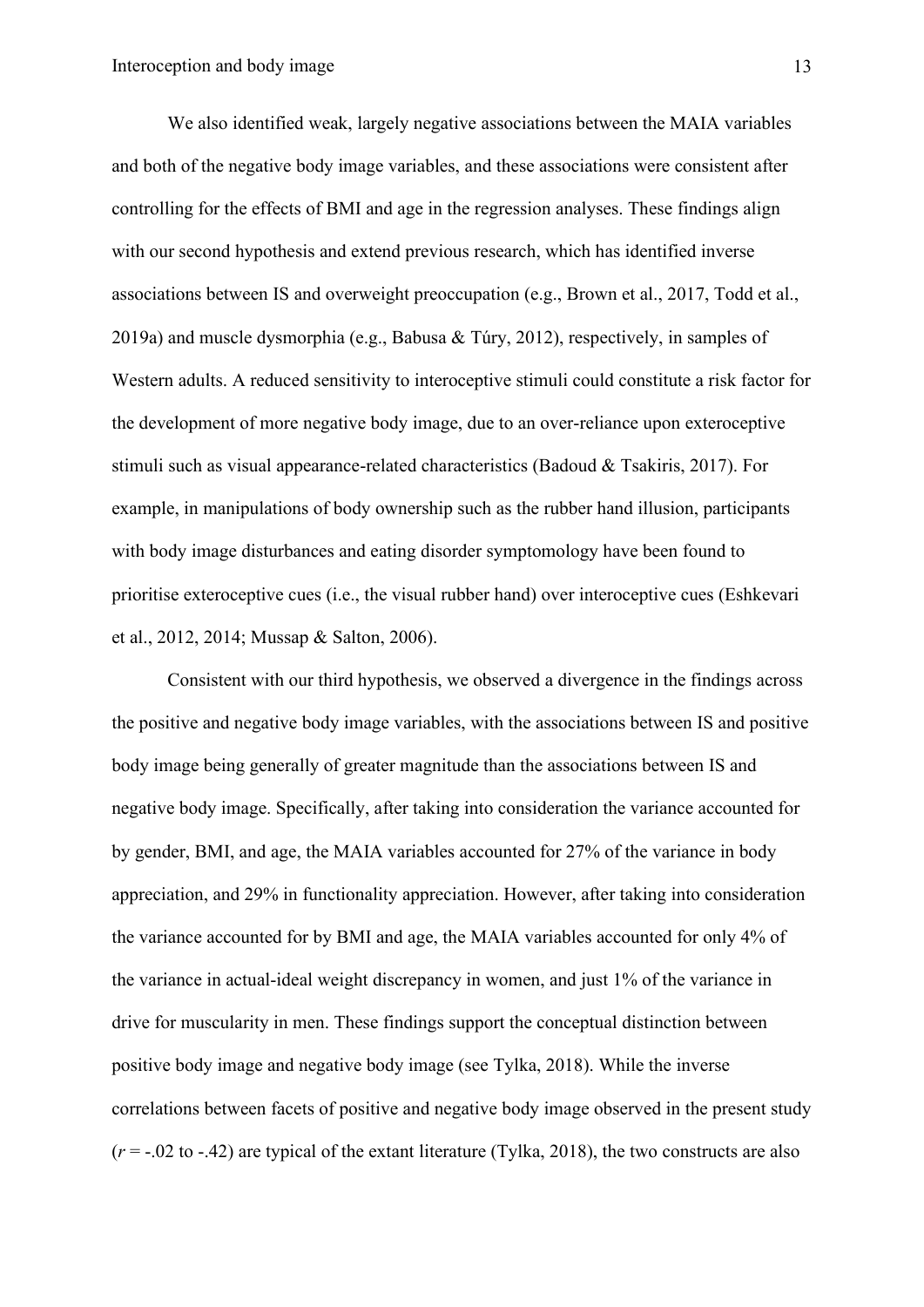known to interact with outcome variables in unique ways (e.g., Davis et al., 2019; Gillen, 2015; Thomas & Warren-Findlow, 2019). As was the case in previous research with Western adults (Todd et al., 2019a), demographic variables explained a greater proportion of the variance in scores for the negative body image variables than the MAIA variables. In particular, BMI explained the largest proportion of the variance in actual-ideal weight discrepancy scores (whereby a higher BMI predicts greater actual-ideal weight discrepancy) and age for drive for muscularity (whereby, as men age, they become less preoccupied with muscularity).

Our final hypothesis was that there would be differences in the magnitude of the correlations between the body image variables and the univariate facets of IS, with the IS facet of body trust tending to be more closely associated with body image than the extent to which interoceptive stimuli are noticed (after the findings from Todd et al., 2019a; see also Brown et al., 2017; Daubenmier, 2005; Oswald et al., 2017). Consistent with expectations, body trust was a significant positive univariate predictor of body appreciation and functionality appreciation, and a significant negative univariate predictor of actual-ideal weight discrepancy (women) and drive for muscularity (men). Indeed, of the three MAIA subscales, body trust made the largest contribution to variance in scores for the body image variables. Conversely, while the IS facet of bodily and emotional awareness (which includes the Noticing subscale from the English version of the MAIA) emerged as a significant positive univariate predictor of functionality appreciation, it was also a positive univariate predictor of drive for muscularity, despite the lack of a statistically meaningful correlation (Ferguson, 2009).

This is a puzzling finding, but nevertheless appears consistent with the findings for the MAIA Noticing subscale from previous research (Todd et al., 2019a). The regression models illustrate the relative contribution of bodily and emotional awareness to the prediction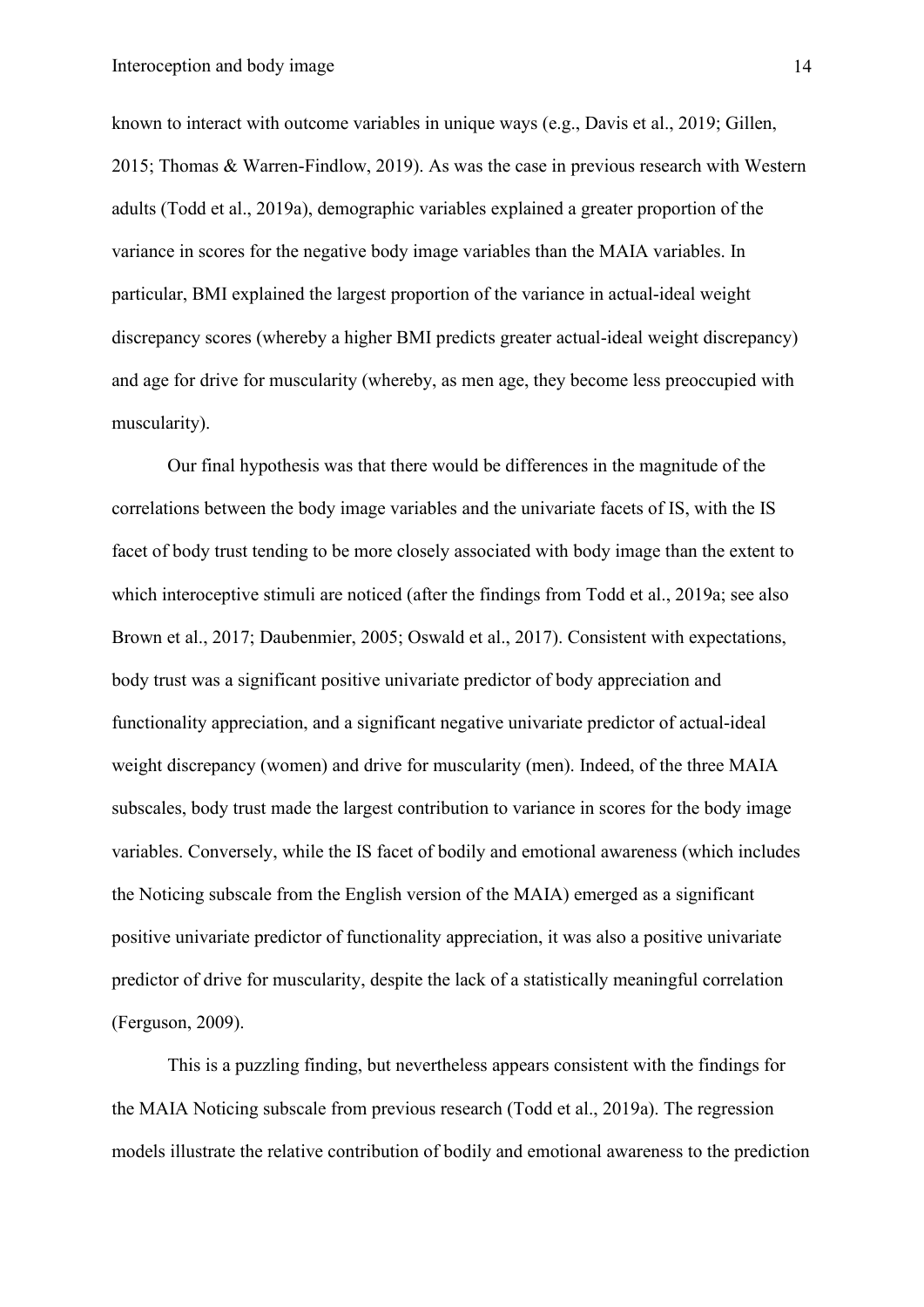of the body image variables alongside all the other IS and demographic variables. As such, it is possible that once all the other variables have been accounted for, the direction of the beta coefficients for the associations between bodily and emotional awareness and functionality appreciation, and between bodily and emotional awareness and drive for muscularity, respectively, are an accurate depiction of the relationships between these variables. For example, Malaysian Malay men might be less attuned to care for and respect their bodies, because masculinity norms focus men's attention elsewhere (e.g., the attainment of psychological well-being through non-corporeal means, such as occupational success). Indeed, it is possible that the tendency to notice interoceptive stimuli (as measured by these items in the MAIA) may be reflecting a maladaptive tendency towards self-surveillance (Suzuki et al., 2021; Todd et al., 2019a). Nevertheless, (while VIFs were all within acceptable limits), it is also possible that one of the other variables could have biased the regression slope for drive for muscularity (i.e., regression dilution; Fuller, 1987).

Similarly, the IS facet of attention regulation emerged as a significant negative predictor of functionality appreciation within the regression analyses (despite a positive direct correlation) and was not a significant predictor for any of the other body image facets. Thus, a possible interpretation of these findings is that the IS facet of Attention Regulation might be maladaptive in Malaysian adults, when considered in relation to body image. This is somewhat surprising because the findings from UK adults indicated that the ability to sustain attention toward interoceptive stimuli tends to be associated with a more positive body image (Todd et al., 2019a). One possible source of variation relates to differences in the factor structure of the MAIA across English- and Malay-speaking samples. Specifically, an item that is reverse scored in the English MAIA ("I distract myself from sensations of discomfort"), loads positively onto the Attention Regulation subscale of the Malaysian MAIA (Todd, Barron et al., 2020). However, again, it is also possible that the finding reflects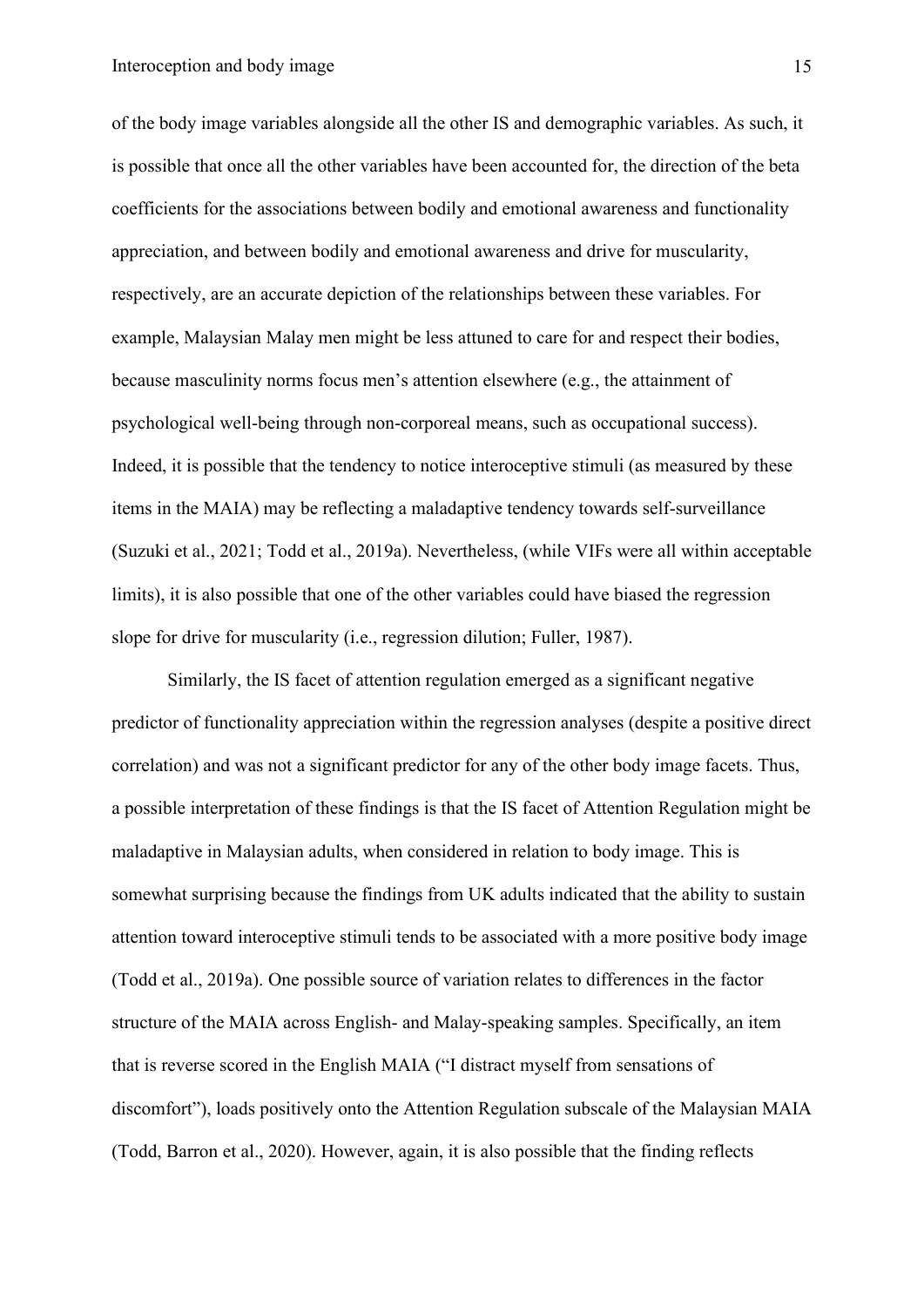regression dilution (Fuller, 1987), particularly given that the direct correlation between attention regulation and functionality appreciation was positive for men and women.

#### **4.1. Limitations**

It is important to note that all the measures used within the present work were developed with Western samples. These measures have all been translated and validated for use with Malaysian-speaking samples previously, and, while some measures (e.g., the BAS-2 and the FAS) have been found to be equivalent across Malay- and English-speaking samples (Todd & Swami, 2020), some of the measurement tools differ in dimensionality (e.g., MAIA subscales). This is problematic because measurement tools that have been originally developed in the West may not capture additional aspects of IS and body image that are specific to other cultural contexts such as Malaysia. Indeed, research on interoception and positive body image with different cultural groups appears to indicate that, while some core components of the constructs are communal, there are aspects that may be unique to specific cultural groups (Freedman et al., 2020; Swami, 2018). Future research could address this issue by qualitatively examining the ways in which the associations between interoception and body image are understood and experienced by Malaysian Malay adults. Such work could also provide an indication of whether associations between interoception and body image are mediated by unique factors.

The present findings should also be considered in the context of other limitations. First, we relied on an online sample of Malaysian citizens, which may limit generalisability, especially as an estimated quarter of Malaysians are not yet online (Malaysian Communications & Multimedia Commission, 2017). A related limitation of the present study is that we recruited a sample of Malaysians of Malay ancestry. While Malays are the majority ethnic group in Malaysia (Department of Statistics Malaysia, 2017), it is important to note that Malaysia is ethnically heterogeneous, and future work should seek to examine whether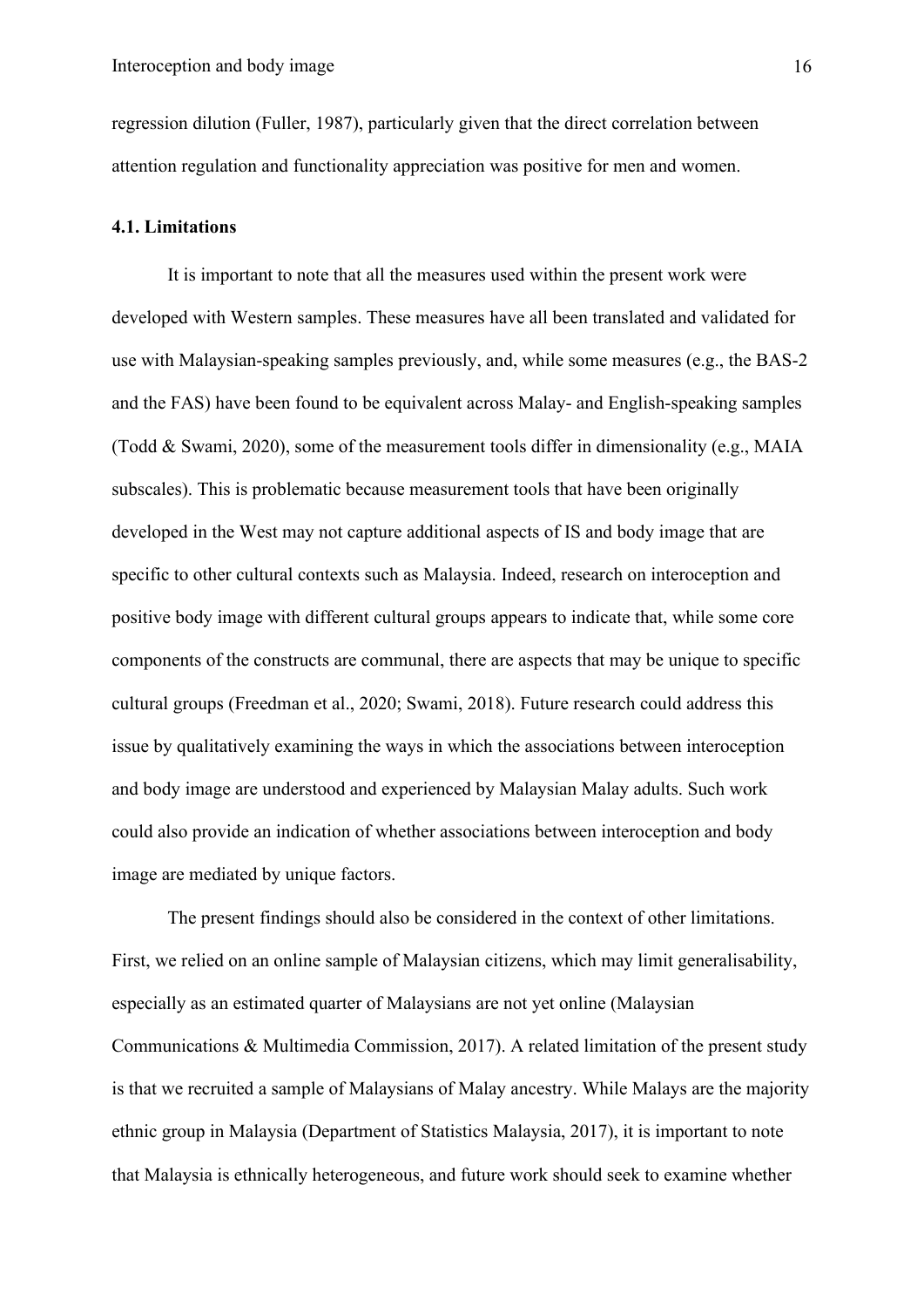the present findings are robust across other ethnic segments. Finally, we did not collect additional demographic data (for example, employment status or income), so it was not possible to further examine the degree to which our online sample is representative of the wider population of Malaysian Malays.

Given the cross-sectional nature of the present work it is unclear whether the relationships identified in the present work are stable longitudinally, or indeed, whether a causal relationship between IS and body image exists in Malaysian adults. Longitudinal research with samples from the United States and Western Europe supports the assertion that early impairments in IS are associated with later vulnerability to the development of eating disorders (for a review, see Lilenfeld et al., 2006), but other cultural groups have yet to be considered. Similarly, longitudinal explorations of the associations between IS and positive body image are also warranted, particularly as the associations appear to be greater in magnitude than the associations between IS and negative body image across diverse samples (i.e., Malaysia and the UK).

#### **4.2. Conclusion**

The present work provides evidence of significant associations between facets of multidimensional IS and body image in a non-Western cultural context. While the conceptualisation of multidimensional IS appears to be unique in Malaysian-speaking samples (Todd, Barron, et al., 2020), the findings from the present study indicate that IS is nonetheless an important source of variance for facets of positive body image in Malaysian adults. Given that several of the key trends in the data appear consistent across the present study and previous research with UK samples (Todd et al., 2019a, 2019b), it might also be hypothesised that some relationships between IS and body image are robust across diverse cultural contexts (see Todd, Aspell et al., 2020). In particular, across both UK and Malaysian samples, associations between facets of IS and positive body image have tended to be greater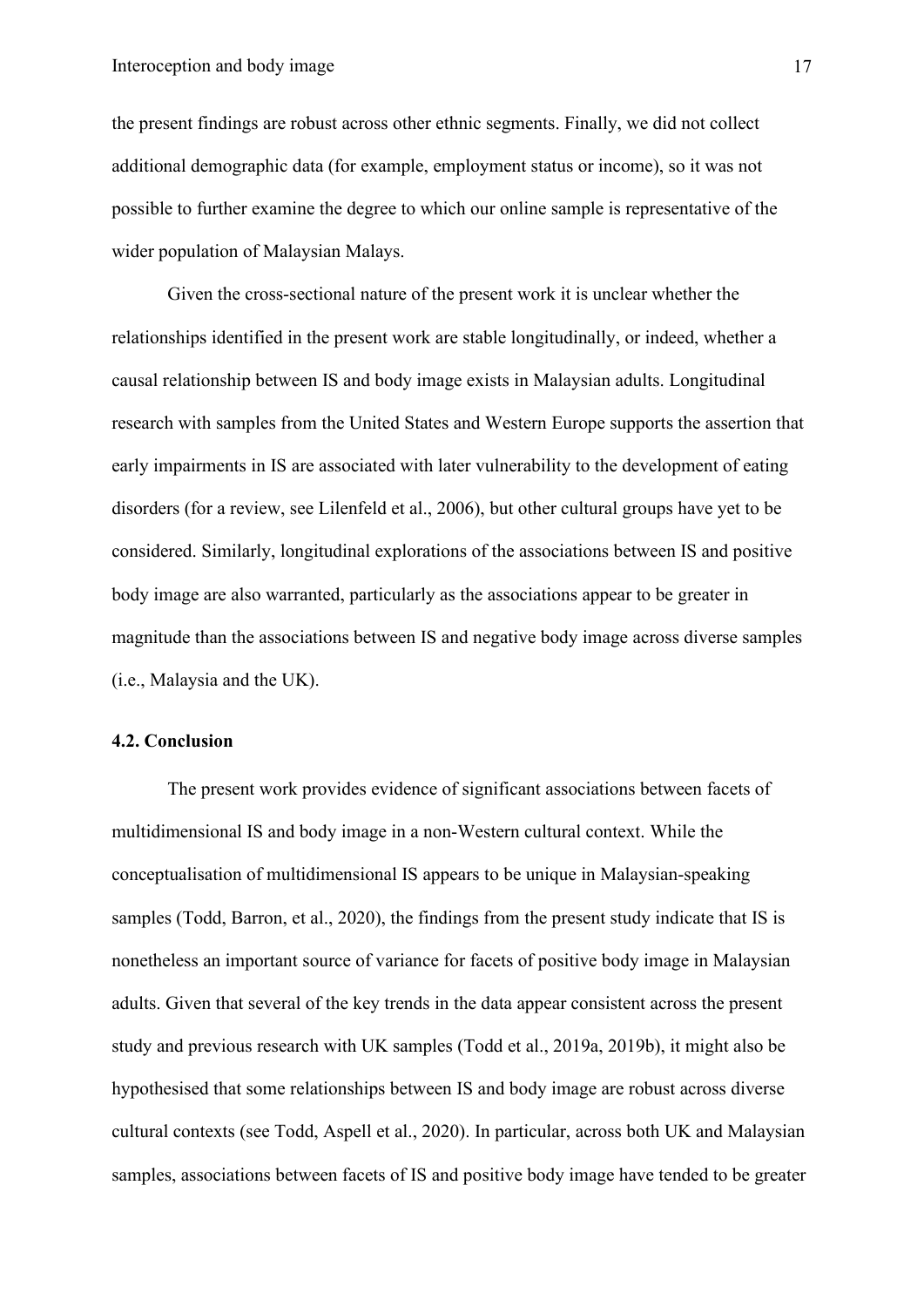in magnitude than the associations between facets of IS and negative body image. In addition, across both samples, the IS facet of body trust emerged as a consistent univariate predictor for facets of positive and negative body image.

#### **Footnotes**

<sup>1</sup>Please note that our use of the term *interoceptive sensibility* here (i.e., to refer to the selfreported tendency to perceive interoceptive signals) is equivalent to what is sometimes called *interoceptive awareness* (as in the title of the MAIA)*.* We give preference to the term 'sensibility' because it is consistent with two widely cited models of interoception (i.e., Garfinkel et al., 2015; Khalsa et al., 2018). Within the model proposed by Garfinkel and colleagues (2015), the term *interoceptive awareness* is reserved to describe the 'metacognitive' correspondence between behavioural interoceptive accuracy and self-reported interoceptive sensibility.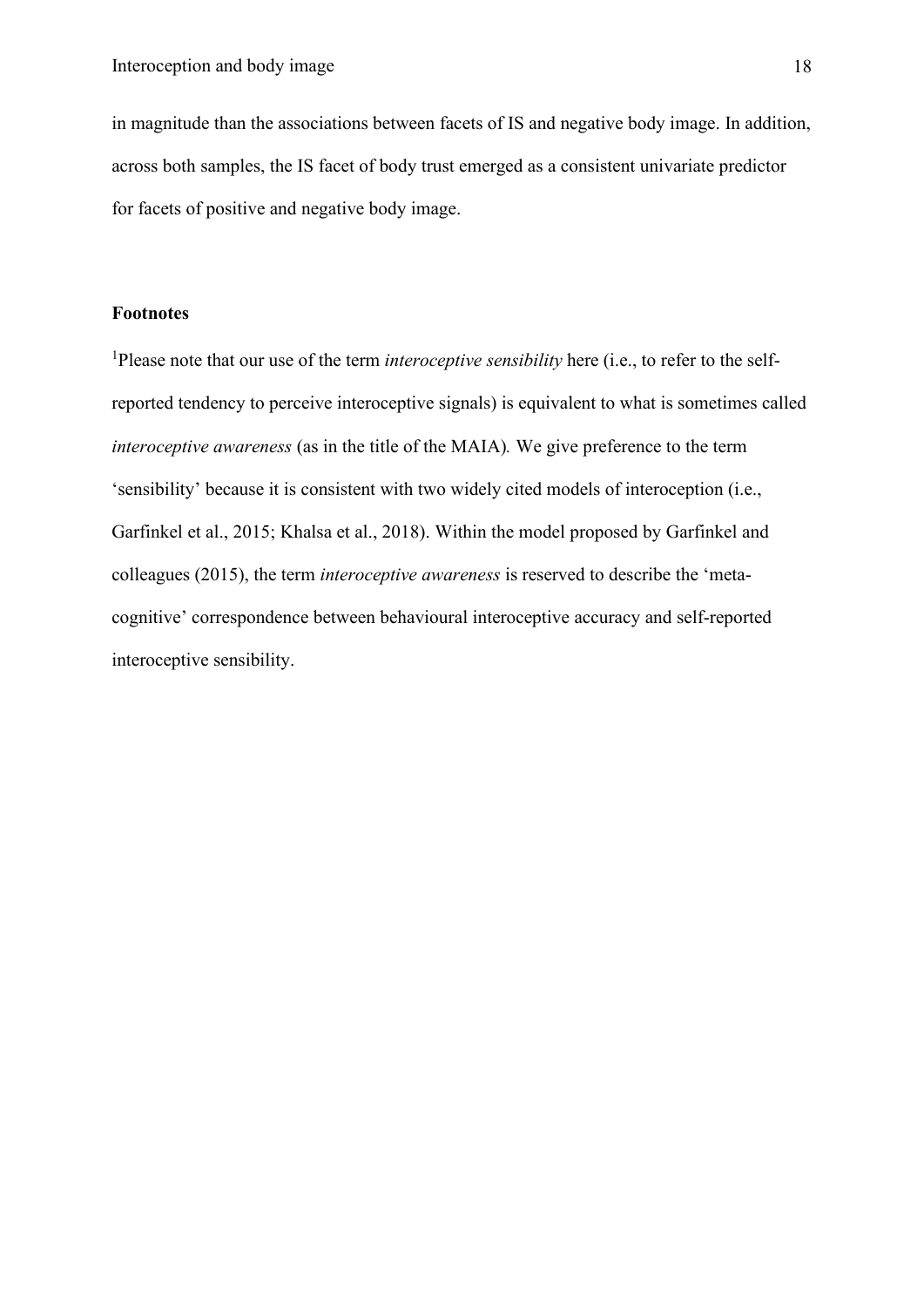#### **References**

- Babusa, B., & Túry, F. (2012). Muscle dysmorphia in Hungarian non-competitive male bodybuilders. *Eating and Weight Disorders: Studies on Anorexia, Bulimia and Obesity, 17*(1), e49-e53. https://doi.org/10.1007/BF03325327
- Badoud, D., & Tsakiris, M. (2017). From the body's viscera to the body's image: Is there a link between interoception and body image concerns? *Neuroscience and Biobehavioral Reviews, 77*, 237-246. https://doi.org/10.1016/j.neubiorev.2017.03.017
- Benjamini, Y., & Hochberg, Y. (1995). Controlling the false discovery rate: A practical and powerful approach to multiple testing. *Journal of the Royal Statistical Society Series B, 57*(1), 289-300. https://doi.org/10.1111/j.2517-6161.1995.tb02031.x
- Bray, G. A. (1978). Definition, measurement, and classification of the syndromes of obesity. *International Journal of Obesity, 2*(2)*,* 99-112.
- Brown, T. A., Berner, L. A., Jones, M. D., Reilly, E. E., Cusack, A., Anderson, L. K., Kaye, W. H., & Wierenga, C. E. (2017). Psychometric evaluation and norms for the multidimensional assessment of interoceptive awareness (MAIA) in a clinical eating disorders sample. *European Eating Disorders Review, 25*(5), 411-416. https://doi.org/10.1002/erv.2532
- Cash, T. F. (2004). Body image: Past, present, and future. *Body Image*, *1*(1), 1-5. https://doi.org/10.1016/s1740-1445(03)00011-1
- Cash, T. F., & Smolak, L. (Eds.) (2012). *Body image: A handbook of science, practice, and prevention.* (2<sup>nd</sup> ed.). Guildford Press.
- Chen, F. F. (2007). Sensitivity of goodness of fit indices to lack of measurement invariance. *Structural Equation Modeling, 14*(3), 464-504. https://doi.org/10.1080/10705510701301834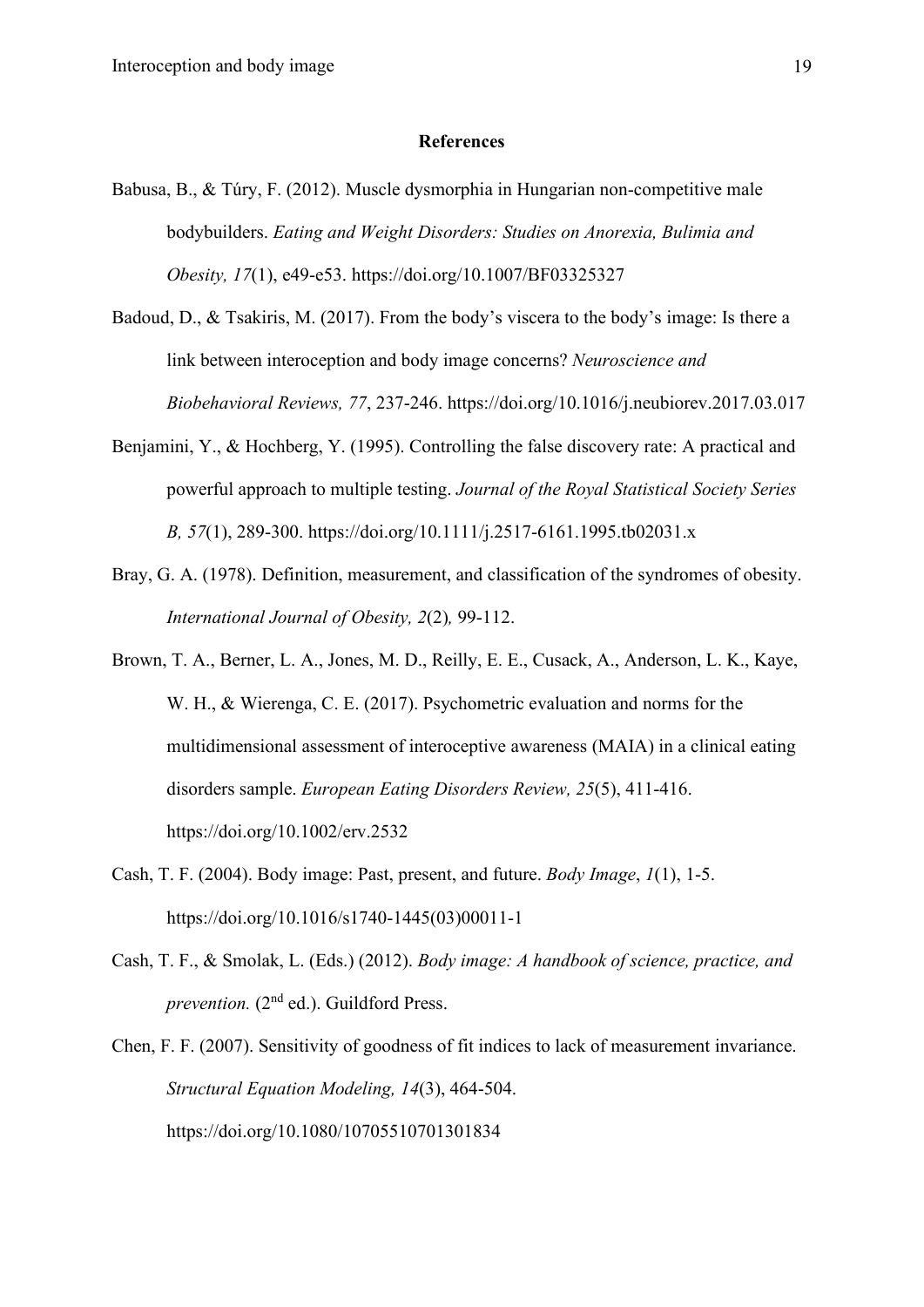Chen, W. G., Schloesser, D., Arensdorf, A. M., Simmons, J. M., Cui, C., Valentino, R., Gnadt, J. W., Nielsen, L., Hillaire-Clarke, C., Spruance, V., Horowitz., T. S., Vallejo, Y. F., & Langevin, H. M. (2021). The emerging science of interoception: Sensing, integrating, interpreting, and regulating signals within the self. *Trends in Neurosciences, 44*(1), 3-16. https://doi.org/10.1016/j.tins.2020.10.007

Chentsova-Dutton, Y. E., & Dzokoto, V. (2014). Listen to your heart: The cultural shaping of interoceptive awareness and accuracy. *Emotion*, *14*(4), 666-678. https://doi.org/10.1037/a0036193

- Conceição, P. (2019). *Human Development Report 2019. Beyond income, beyond averages, beyond today: Inequalities in human development in the 21st century.* United Nations Development Programme.
- Daubenmier, J. J. (2005). The relationship of yoga, body awareness, and body responsiveness to self‐objectification and disordered eating. *Psychology of Women Quarterly, 29*(2), 207-219. https://doi.org/10.1111/j.1471-6402.2005.00183.x
- Dunn, T. J., Baguley, T., & Brunsden, V. (2014). From alpha to omega: A practical solution to the pervasive problem of internal consistency estimation. *British Journal of Psychology*, *105*, 399-412. https://doi.org/10.1111/bjop.12046
- Jenkinson, P. M., Taylor, L., & Laws, K. R. (2018). Self-reported interoceptive deficits in eating disorders: A meta-analysis of studies using the Eating Disorder Inventory. *Journal of Psychosomatic Research, 110,* 38-45. https://doi.org/10.1016/j.jpsychores.2018.04.005
- Khalsa, S. S., Adolphs, R., Cameron, O. G., Critchley, H. D., Davenport, P. W., Feinstein, J. S., Feusner, J. D., Garfinkel, S. N., Lane, R. D., Mehling, W. E., Meuret, A. E., Nemeroff, C. B., Oppenheimer, S., Petzschner, F. H., Pollatos, O., Rhudy, J. L., Schramm, L. P., Simmons, W. K., Stein, N. B., ... Paulus, M. P. (2018). Interoception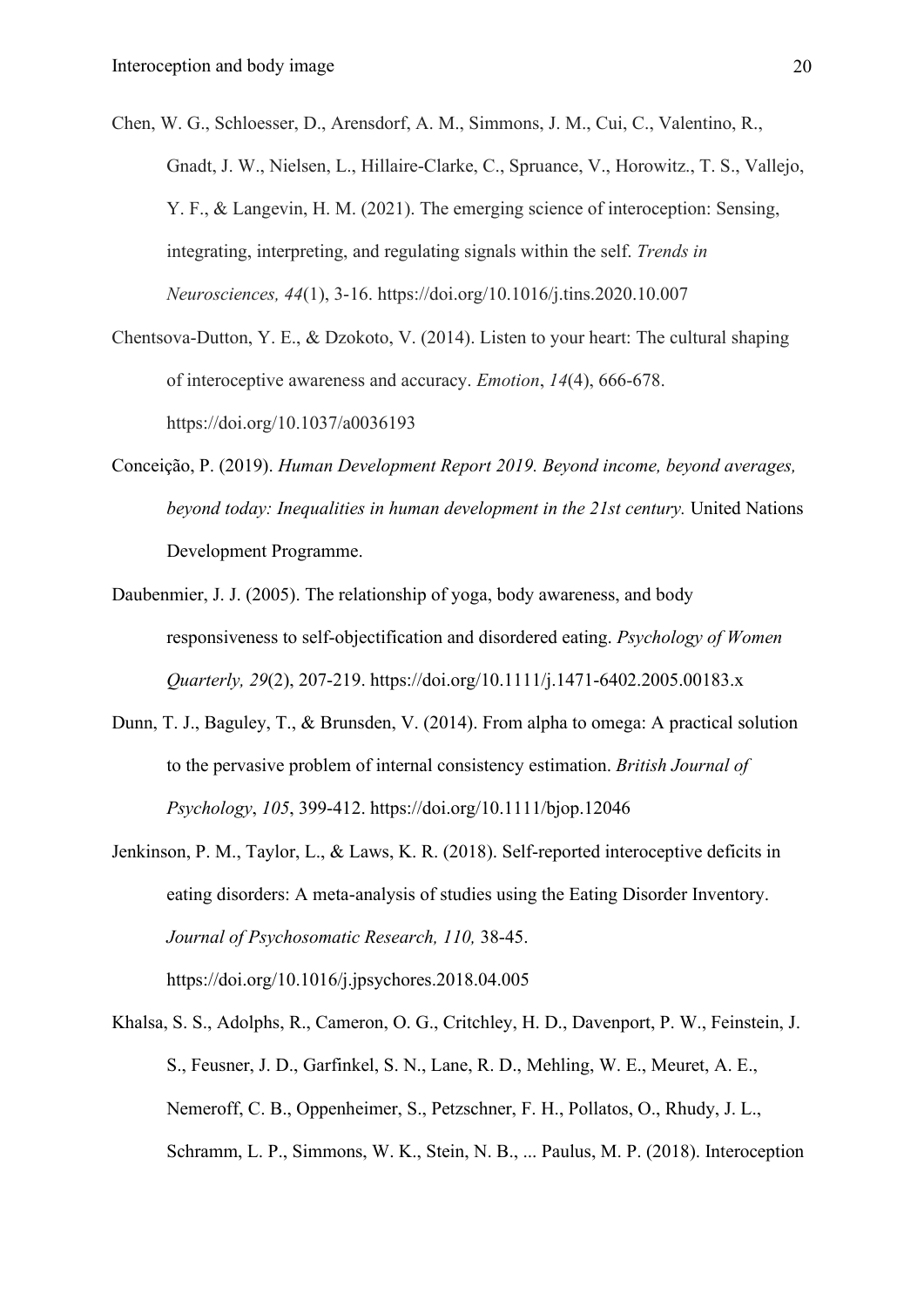and mental health: A roadmap. *Biological Psychiatry, 3*(6), 501-513. https://doi.org/10.1016/j.bpsc.2017.12.004

- Lilenfeld, L. R. R., Wonderlich, S., Riso, L. P., Crosby, R., & Mitchell, J. (2006). Eating disorders and personality: A methodological and empirical review. *Clinical Psychology Review, 26*(3), 299-320. https://doi.org/10.1016/j.cpr.2005.10.003
- Ma-Kellams, C. (2014). Cross-cultural differences in somatic awareness and interoceptive accuracy: A review of the literature and directions for future research. *Frontiers in Psychology, 5,* 1379. https://doi.org/10.3389/fpsyg.2014.01379
- Mehling, W. E., Price, C., Daubenmier, J. J., Acree, M., Bartmess, E., & Stewart, A. (2012). The Multidimensional Assessment of Interoceptive Awareness (MAIA). *PLOS One*, *7*(11), e48230. https://doi.org/10.1371/journal.pone.0048230
- Mehling, W. (2016). Differentiating attention styles and regulatory aspects of self-reported interoceptive sensibility. *Philosophical Transactions of the Royal Society B*, *371*(1708), 20160013. https://doi.org/10.1098/rstb.2016.0013
- Oswald, A., Chapman, J., & Wilson, C. (2017). Do interoceptive awareness and interoceptive responsiveness mediate the relationship between body appreciation and intuitive eating in young women? *Appetite*, *109*, 66-72. https://doi.org/10.1016/j.appet.2016.11.019
- Suzuki, N., Yamamoto, T., Uchiumi, C., & Sugaya, N. (2021). Effects of interoceptive sensibility on mental health during the coronavirus disease 2019 pandemic. *International Journal of Environmental Research and Public Health*, *18*(9), 4616. https://doi.org/10.3390/ijerph18094616
- Swami, V. (2015). Cultural influences on body size ideals: Unpacking the impact of Westernization and modernization. *European Psychologist*, *20*, 44-51. https://doi.org/10.1027/1016-9040/a000150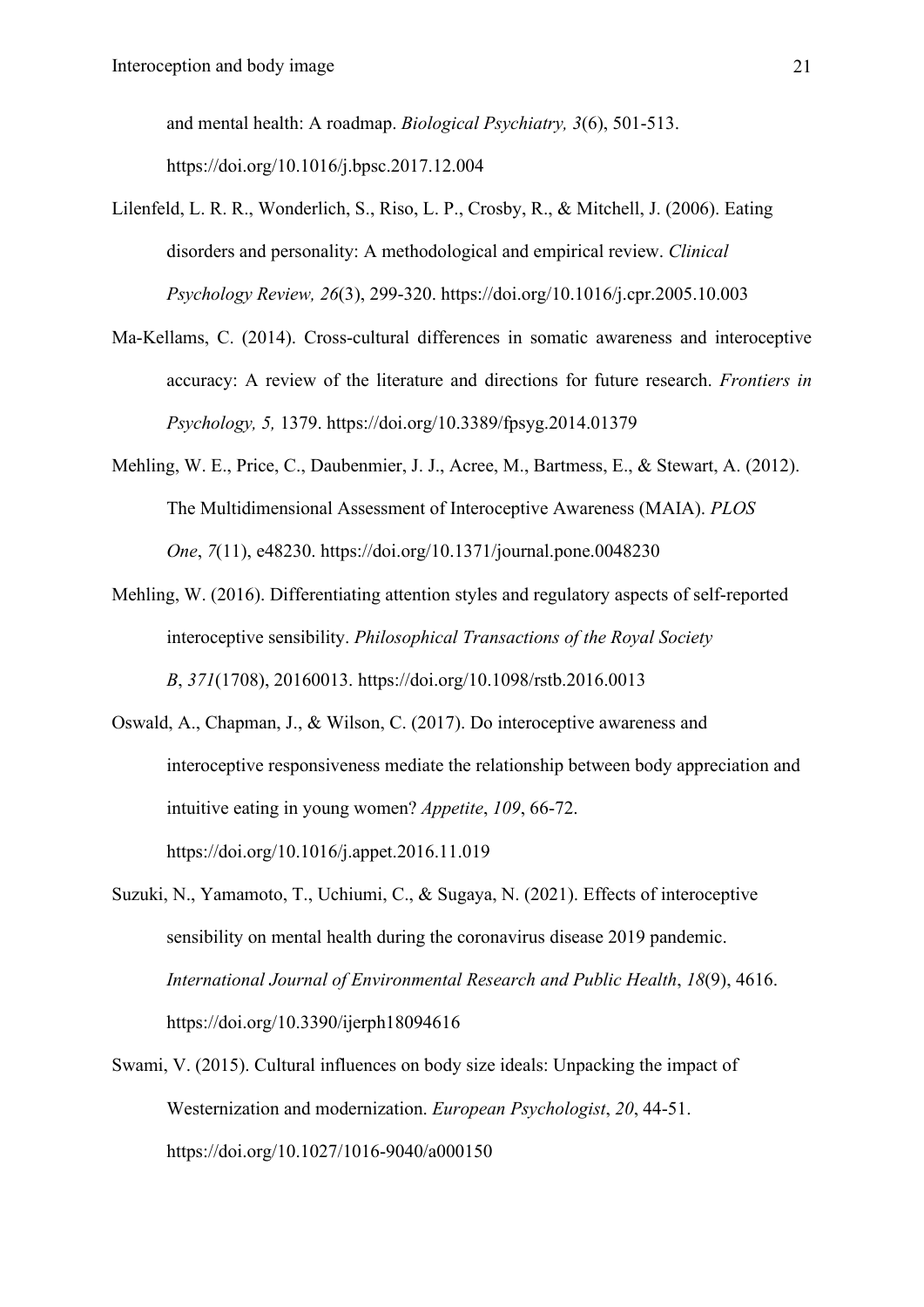- Swami, V. (2018). Considering positive body image through the lens of culture and minority social identities. In E. A. Daniels, M. M. Gillen, & C. H. Markey (Eds.), *Body positive: Understanding and improving body image in science and practice* (pp. 59- 91). Cambridge University Press.
- Swami, V., Barron, D., Lau, P. L., & Jaafar, J. L. (2016). Psychometric properties of the Drive for Muscularity Scale in Malay men. *Body Image, 17*, 111-116. https://doi.org/10.1016/j.bodyim.2016.03.004
- Swami, V., Frederick, D. A., Aavik, T., Alcalay, L., Allik, J., Anderson, D., Andrianto, S., Arora, A., Brännström, Å., Cunningham, J., Danel, D., Doroszewicz, K., Forbes, G. B., Furnham, A., Greven, C. U., Halberstadt, J., Hao, S., Haubner, T., Hwang, C. S., ... Zivcic-Becirevic, I. (2010). The attractive female body weight and female body dissatisfaction in 26 countries across 10 world regions: Results of the International Body Project I. *Personality and Social Psychology Bulletin*, *36*(3), 309-325. https://doi.org/10.1177/0146167209359702
- Swami, V., Mohd. Khatib, N. A., Toh, E., Zahari, H. S., Todd, J., & Barron, D. (2019). Factor structure and psychometric properties of a Bahasa Malaysia (Malay) translation of the Body Appreciation Scale-2. *Body Image, 28,* 66-75. https://doi.org/10.1016/j.bodyim.2018.12.006
- Swami, V., Todd, J., Aspell, J. E., Mohd. Khatib, N. A., Toh, E., Zahari, H. S., & Barron, D. (2019). Translation and Validation of a Bahasa Malaysia (Malay) Version of the Functionality Appreciation Scale. *Body Image, 30,* 114-120. https://doi.org/10.1016/j.bodyim.2019.06.001
- Swami, V., Tovée, M., & Harris, A. S. (2013). An examination of ethnic difference in actualideal weight discrepancy and its correlates in a sample of Malaysian women.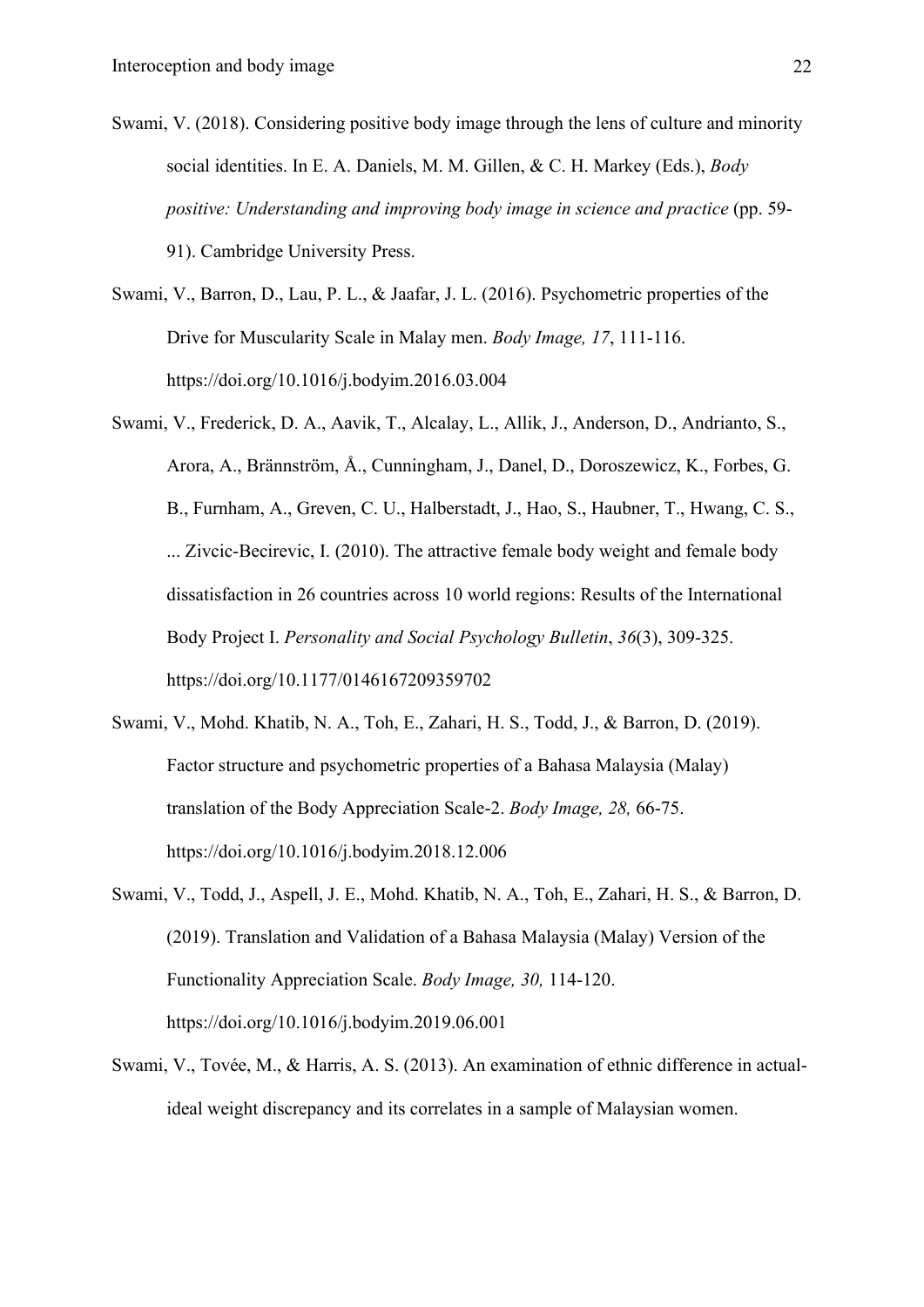*International Journal of Culture and Mental Health, 6*(2), 96-107. https://doi.org/10.1080/17542863.2011.643315

- Todd, J., Aspell, J. E., Barron, D., & Swami, V. (2019a). Multiple dimensions of interoceptive awareness are associated with facets of body image in British adults. *Body Image, 29,* 6-16. https://doi.org/10.1016/j.bodyim.2019.02.003
- Todd, J., Aspell, J. E., Barron, D., & Swami, V. (2019b). An exploration of the associations between facets of interoceptive awareness and body image in adolescents. *Body Image, 31,* 171-180. https://doi.org/10.1016/j.bodyim.2019.10.004
- Todd, J., Aspell, J. E., Barron, D., Toh, E. K. L., Zahari, H. S., Khatib, N. A. M., Laughton, R., & Swami, V. (2020). Greater gastric interoception is associated with more positive body image: Evidence from adults in Malaysia and the United Kingdom. *Body Image*, *34*, 101-111. https://doi.org/10.1016/j.bodyim.2020.05.011
- Todd, J., Barron, D., Aspell, J. E., Mohd. Khatib, N. A., Toh, E. K. L., Zahari, H. S., & Swami, V. (2020). Translation and validation of a Bahasa Malaysia (Malay) version of the Multidimensional Assessment of Interoceptive Awareness (MAIA). *PLoS One, 15*(4), e0231048. https://doi.org/10.1371/journal.pone.0231048
- Todd, J., & Swami, V. (2020). Assessing the measurement invariance of two positive body image instruments in adults from Malaysia and the United Kingdom. *Body Image, 34,*  112-116. https://doi.org/10.1016/j.bodyim.2020.05.009
- Tovée, M. J., Maisey, D. S., Emery, J. L., & Cornelissen, P. L. (1999). Visual cues to female physical attraction. *Proceedings of the Royal Society of London B, 266,* 211-218. https://doi.org/10.1098/rspb.1999.0624
- Tylka, T. L. (2018). Overview of the field of positive body image. In E. A. Daniels, M. M. Gillen, & C. H. Markey (Eds.), *Body positive: Understanding and improving body image in science and practice* (pp. 6-33). Cambridge University Press.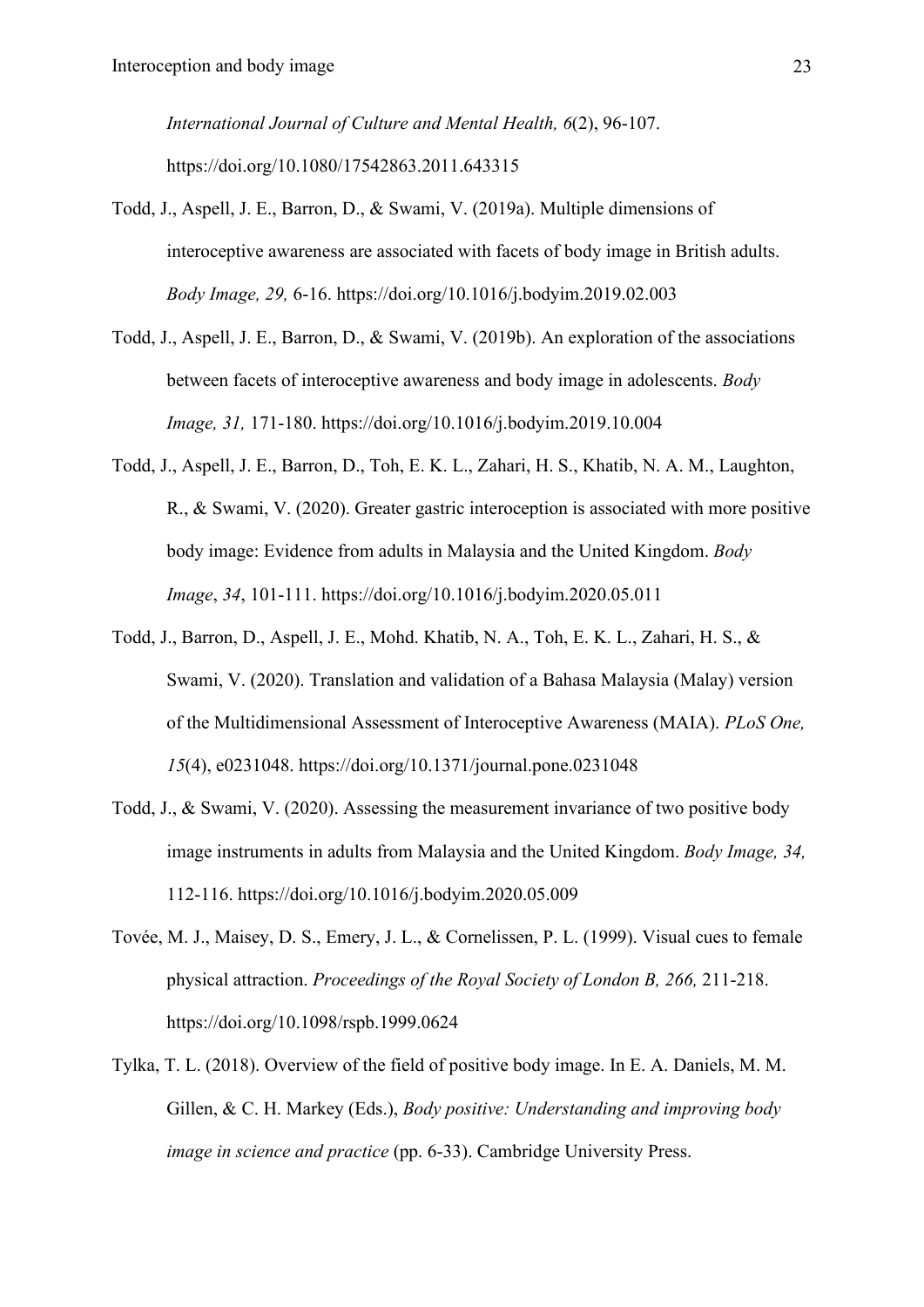World Health Organisation, (2018). Mean body mass index trends among adults, crude (kg/m²). https://www.who.int/data/gho/data/indicators/indicator-details/GHO/meanbmi-(kg-m-)-(crude-estimate)

**Tables and Figures**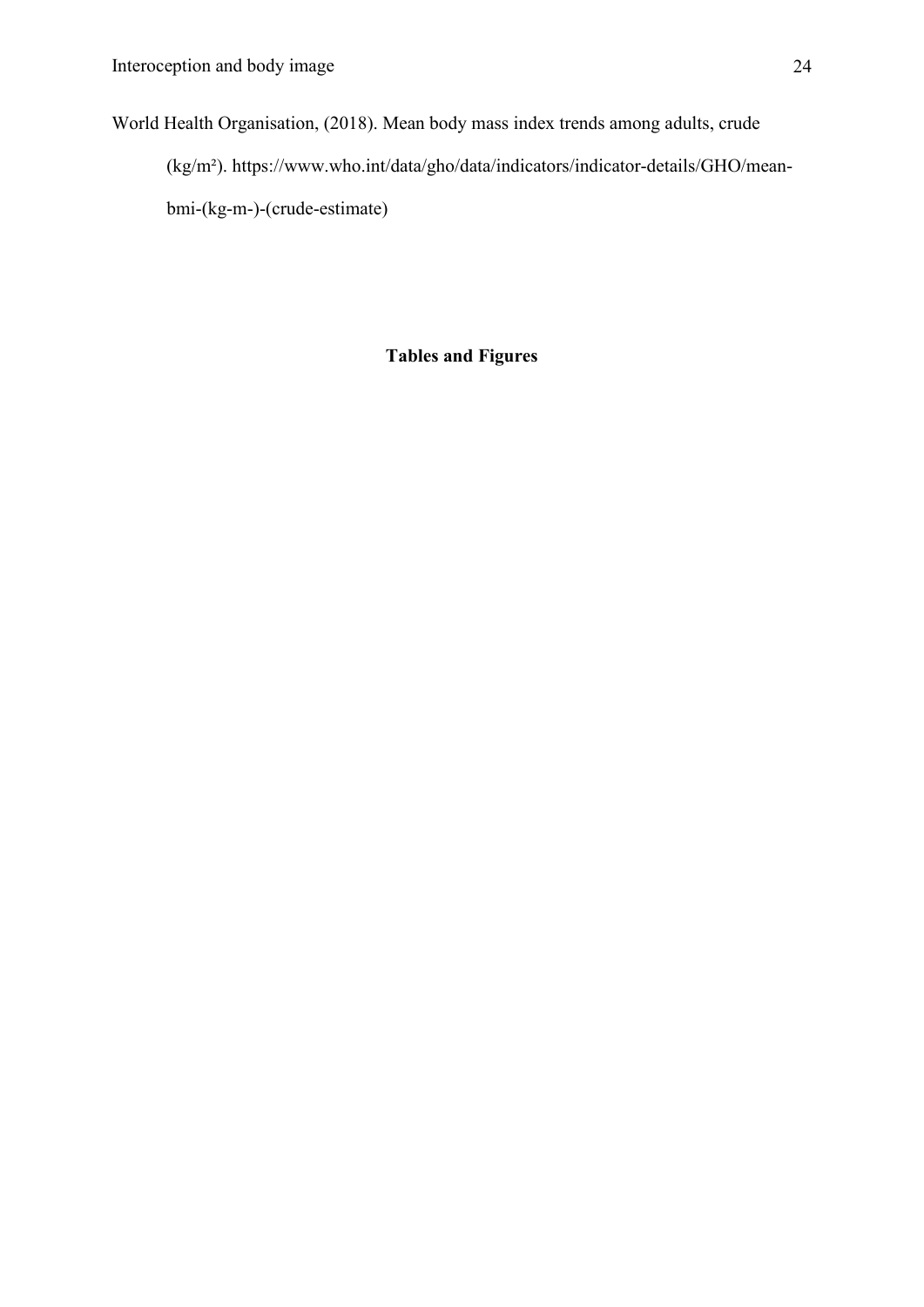## Interoception and body image 25

|                                     |                  | (1)     | (2)     | (3)     | (4)     | (5)     | (6)      | (7)      | (8)      | (9)      |
|-------------------------------------|------------------|---------|---------|---------|---------|---------|----------|----------|----------|----------|
| (1) Attention regulation            |                  |         | $.58**$ | $.50**$ | $.26**$ | $.21**$ | $-.08$   |          | .10      | $.14***$ |
| (2) Bodily and emotional awareness  |                  | $.72**$ |         | $.56**$ | $.31**$ | $.42**$ | $-.08$   |          | $.10*$   | $-.04$   |
| $(3)$ Trusting                      |                  | $.60**$ | $.53**$ |         | $.56**$ | $.48**$ | $-.28**$ |          | $-.08$   | $-.06$   |
| (4) Body appreciation               |                  | $.36**$ | $.35**$ | $.60**$ |         | $.53**$ | $-42**$  |          | $-.17**$ | .08      |
| (5) Functionality appreciation      |                  | $.30**$ | $.40**$ | $.51**$ | $.52**$ |         | $-.23**$ |          | $-.07$   | $-.05$   |
| (6) Actual-ideal weight discrepancy |                  |         |         |         |         |         |          | $.55**$  | .05      |          |
| (7) Drive for muscularity           |                  | $-.08$  | $-.02$  | $-12*$  | $-.02$  | .03     |          |          |          |          |
| (8) Body mass index                 |                  | .05     | .04     | $-.02$  | $-.01$  | .05     |          | $-.04$   |          | $.11*$   |
| $(9)$ Age                           |                  | .05     | .08     | .09     | .06     | $.14**$ |          | $-.22**$ | $.32**$  |          |
| Women                               | $\overline{M}$   | 3.25    | 3.80    | 3.85    | 4.17    | 4.43    | 2.20     |          | 24.49    | 33.55    |
|                                     | SD               | 1.03    | 0.83    | 1.10    | 0.67    | 0.61    | 1.56     |          | 5.39     | 8.88     |
| Men                                 | M                | 3.24    | 3.63    | 3.73    | 4.08    | 4.38    |          | 4.01     | 25.13    | 34.24    |
|                                     | SD               | 0.84    | 1.04    | 1.00    | 0.76    | 0.71    |          | 1.14     | 5.56     | 8.72     |
|                                     | $\boldsymbol{t}$ | $-0.10$ | $-2.45$ | $-1.72$ | $-1.67$ | $-1.19$ |          |          | 1.68     | 1.12     |
|                                     | $\boldsymbol{p}$ | .922    | .015    | .085    | .094    | .232    |          |          | .092     | .263     |
|                                     | d                | 0.01    | 0.18    | 0.11    | 0.13    | 0.08    |          |          | 0.12     | 0.08     |

Table 1. *Means, Standard Deviations, and Bivariate Correlations between all Measures for Women (Upper Diagonal) and Men (Lower Diagonal).*

*Notes.* \**p-FDR* < .05, \*\* *p-FDR* < .01, women *n* = 403, men *n* = 412*.*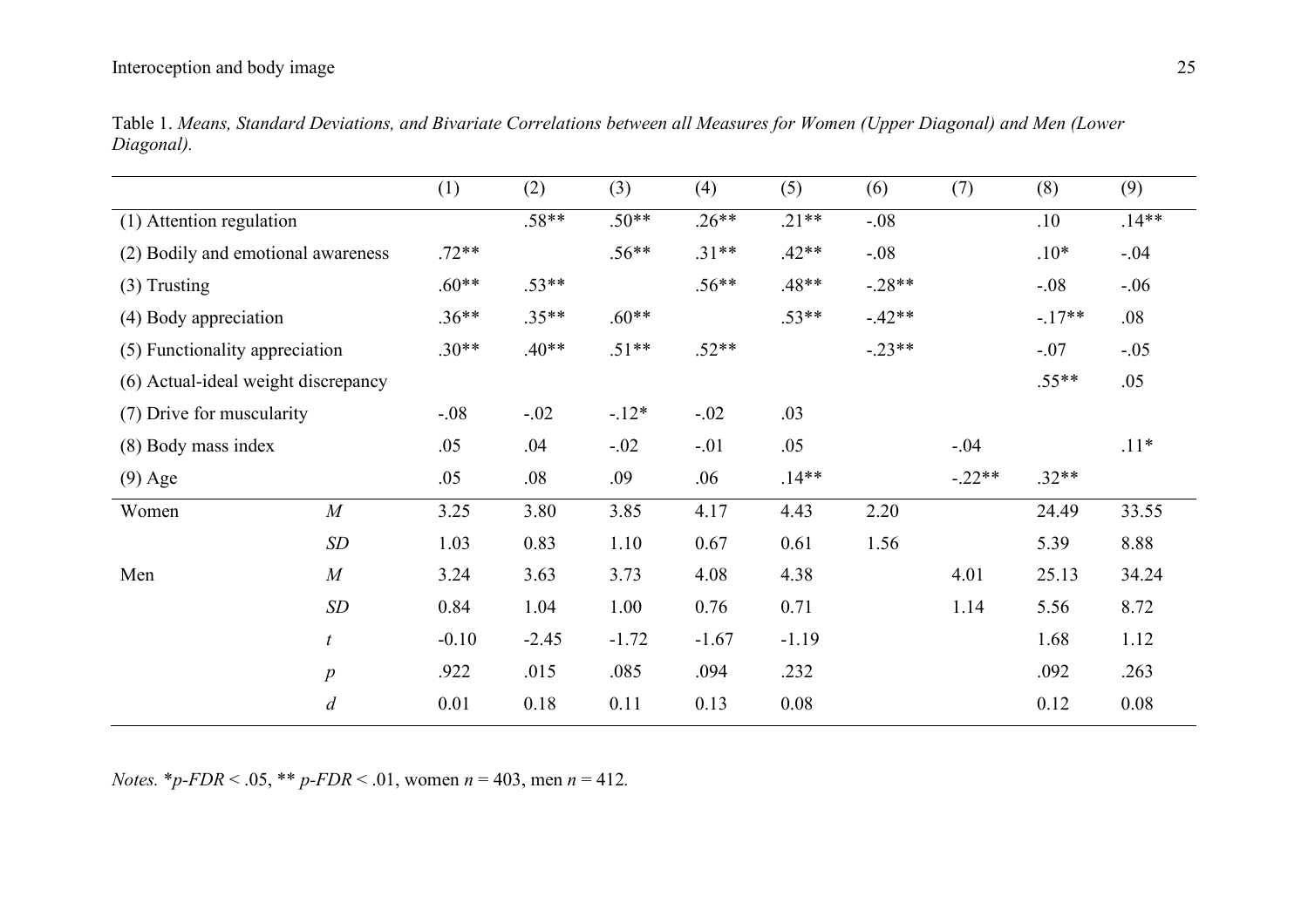|        |            | Body appreciation                                                              |                          |         |                                                                                | Functionality appreciation |                                                     |                          |         |                  |                  |  |
|--------|------------|--------------------------------------------------------------------------------|--------------------------|---------|--------------------------------------------------------------------------------|----------------------------|-----------------------------------------------------|--------------------------|---------|------------------|------------------|--|
| Step   | Variable   | $\mathbf{B}$                                                                   | $\rm SE$                 | $\beta$ | $\boldsymbol{t}$                                                               | $\boldsymbol{p}$           | $\mathbf{B}$                                        | $\rm SE$                 | $\beta$ | $\boldsymbol{t}$ | $\boldsymbol{p}$ |  |
|        |            | $F(3, 811) = 6.71, p < .001, \text{Adj}. R^2 = .02$                            |                          |         |                                                                                |                            | $F(3, 811) = 1.18, p = .316, \text{Adj}. R^2 < .01$ |                          |         |                  |                  |  |
| Step 1 | <b>BMI</b> | $-.02$                                                                         | .01                      | $-.13$  | $-3.59$                                                                        | < .001                     | .01                                                 | .01                      | .01     | 0.21             | .831             |  |
|        | Gender     | .08                                                                            | .05                      | .06     | 1.57                                                                           | .116                       | .06                                                 | .05                      | .04     | 1.26             | .208             |  |
|        | Age        | .01                                                                            | .01                      | .09     | 2.60                                                                           | .009                       | .01                                                 | .01                      | .05     | 1.39             | .164             |  |
| Step 2 |            | $F(6, 808) = 55.41, p < .001, \text{Adj}. R^2 = .29, \Delta \text{Adj}. R^2 =$ |                          |         | $F(6, 808) = 55.76, p < .001, \text{Adj}. R^2 = .29, \Delta \text{Adj}. R^2 =$ |                            |                                                     |                          |         |                  |                  |  |
|        |            |                                                                                | .27, $\Delta F p < .001$ |         |                                                                                |                            |                                                     | .29, $\Delta F p < .001$ |         |                  |                  |  |
|        | BMI        | $-.01$                                                                         | .01                      | $-.09$  | $-3.07$                                                                        | .002                       | .01                                                 | .01                      | .02     | 0.79             | .429             |  |
|        | Gender     | .04                                                                            | .04                      | .03     | 0.82                                                                           | .411                       | $-.01$                                              | .04                      | $-.01$  | $-0.12$          | .905             |  |
|        | Age        | .01                                                                            | .01                      | .07     | 2.23                                                                           | .026                       | .01                                                 | .01                      | .03     | 1.04             | .298             |  |
|        | Attention  | $-.01$                                                                         | .03                      | $-.02$  | $-0.40$                                                                        | .692                       | $-.09$                                              | .03                      | $-.12$  | $-2.70$          | .007             |  |
|        | Regulation |                                                                                |                          |         |                                                                                |                            |                                                     |                          |         |                  |                  |  |
|        | Bodily and | $-.01$                                                                         | .03                      | $-.02$  | $-0.34$                                                                        | .731                       | .18                                                 | .03                      | .26     | 5.85             | < .001           |  |
|        | Emotional  |                                                                                |                          |         |                                                                                |                            |                                                     |                          |         |                  |                  |  |
|        | Awareness  |                                                                                |                          |         |                                                                                |                            |                                                     |                          |         |                  |                  |  |
|        | Trusting   | .37                                                                            | .03                      | .54     | 14.24                                                                          | < .001                     | .28                                                 | .02                      | .44     | 11.67            | < .001           |  |

Table 2. *Multiple hierarchical regressions with body appreciation and functionality appreciation as criterion variables.*

*Notes.* BMI = Body mass index.